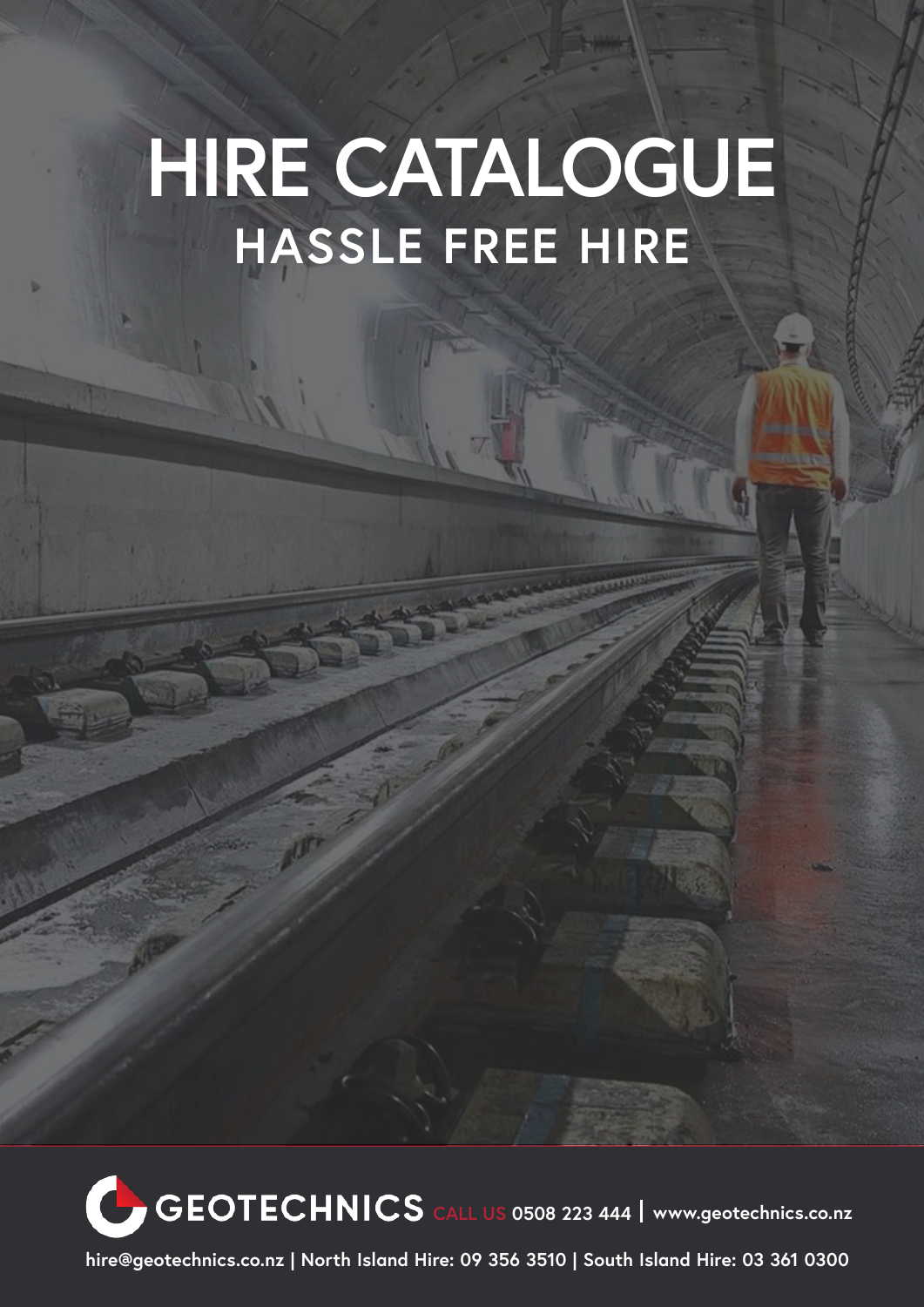## **CONTENTS**

| <b>CONCRETE</b>                                                       |    |
|-----------------------------------------------------------------------|----|
| <b>GEOTECHNICAL</b>                                                   | 5  |
| <b>GROUNDWATER PUMPS</b>                                              |    |
| <b>INTERFACE METERS</b>                                               |    |
| <b>GAS DETECTORS (Multi-Gas Detectors and Portable Gas Detectors)</b> | 13 |
| <b>NOISE &amp; VIBRATION</b>                                          | 19 |
| <b>WATER LEVEL LOGGERS</b>                                            |    |
| <b>WATER QUALITY</b>                                                  | 23 |
| WATER/INTERFACE LEVEL MEASUREMENTS                                    | 7Δ |
| <b>CONSUMABLES</b>                                                    | 25 |
| <b>FREQUENTLY ASKED QUESTIONS</b>                                     | 28 |

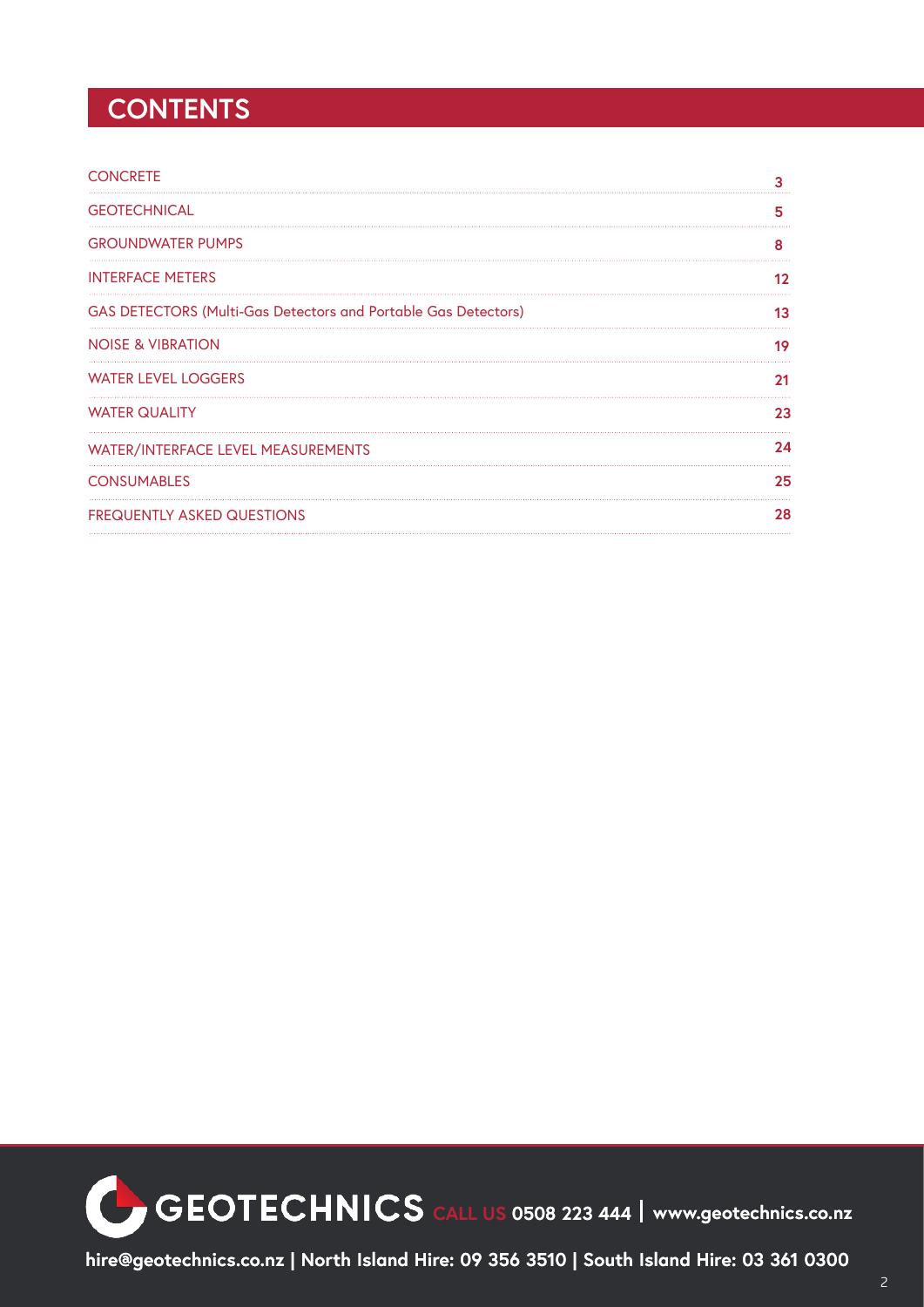## **CONCRETE**

#### **Schmidt Hammers**

| <b>Daily Rate</b> | <b>Weekly Rate</b> | <b>Fortnightly Rate</b> | Monthly Rate* |
|-------------------|--------------------|-------------------------|---------------|
| $1$ \$93          | \$467              | \$607                   | \$993         |

\*Enquire about our long-term hire rates

#### **Original Type N**

- Used for non-destructive testing (NDT)
- Provides an indication of crushing resistance of concrete

The Schmidt hammer, also known as a rebound or Swiss hammer is designed for NDT of concrete samples of 100mm or more in thickness, or concrete with a maximum particle size of <32mm. The Schmidt hammer's compressive strength range is between 1,450 and 10,152 psi.

Related Standards: ASTM D5873, ASTM C805, BS 1881: Part 202



#### **SilverSchmidt Type N**

The SilverSchmidt test hammer has the following additional features:

- The values from the SilverSchmidt are not affected by the internal friction of the hammer operation. As a result, the impact direction does not affect the values as experienced with the original Schmidt hammer.
- The SilverSchmidt can automatically convert the impact value to the desired unit of measure.
- This hammer can also record all data which can be later processed using the free software 'Hammerlink'.
- Custom reference curves can be produced and uploaded to the SilverSchmidt for testing custom concrete mixtures.



Related Standards: ASTM D5873, ASTM C805, BS 1881: Part 202

**CEOTECHNICS** CALL US 0508 223 444 | www.geotechnics.co.nz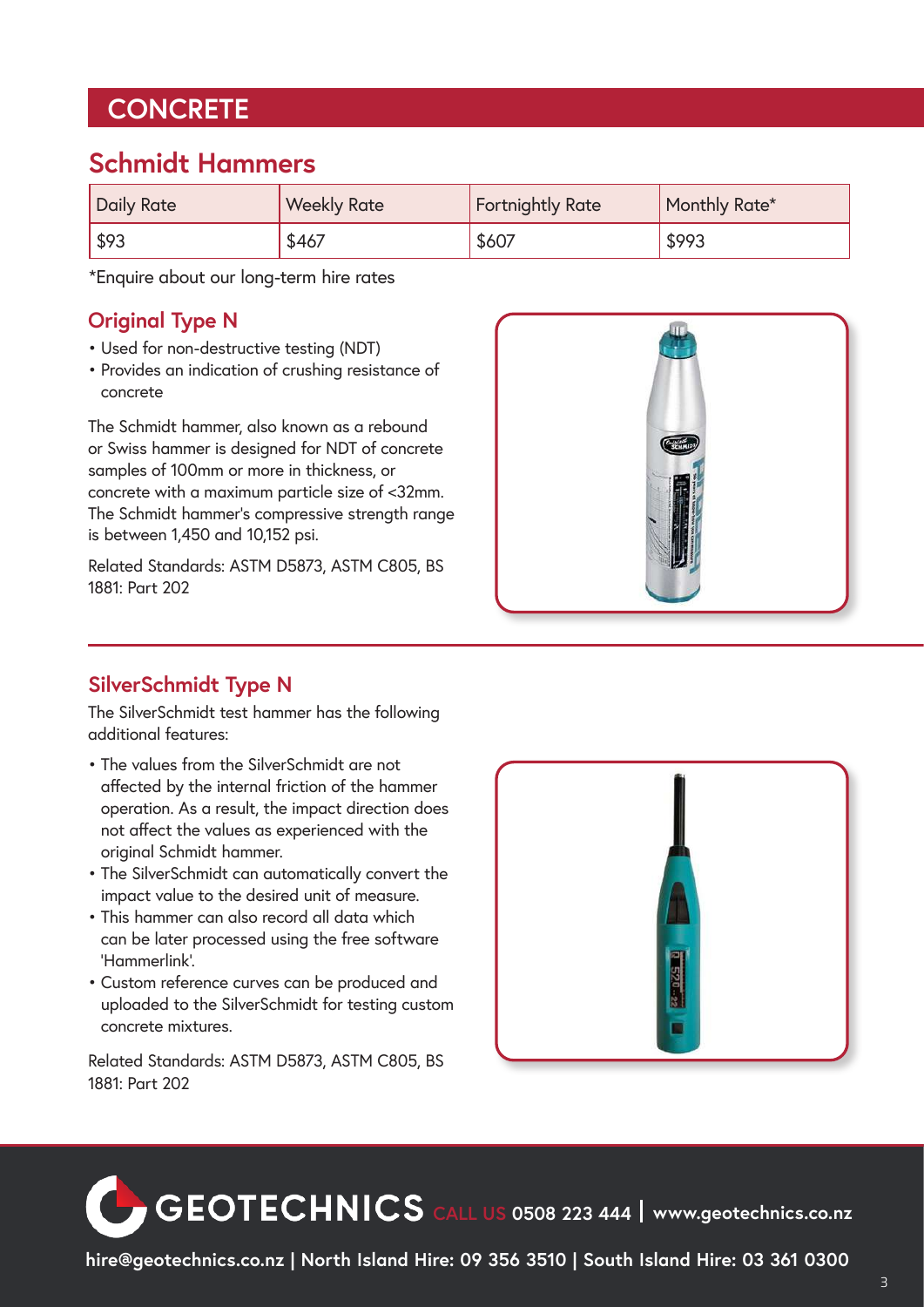## **CONCRETE cont...**

#### **Rebar Detector - Profoscope+**

| <b>Daily Rate</b> | <b>Weekly Rate</b> | <b>Fortnightly Rate</b> | Monthly Rate* |
|-------------------|--------------------|-------------------------|---------------|
| \$184             | \$920              | \$1,460                 | \$1,700       |

\*Enquire about our long-term hire rates

- Estimates cover depth and rebar diameter
- Detects rebar with the 'real-time' view onscreen
- Single handed and cordless operation
- Memory storage capability of recording data manually or automatically

The Profoscope+ has the capability to transfer the measurements recorded for analysis on the ProfoLink software.

Related Standards: BS1881 part 204, DIN1045, SN 505 262, DGZfP B2.



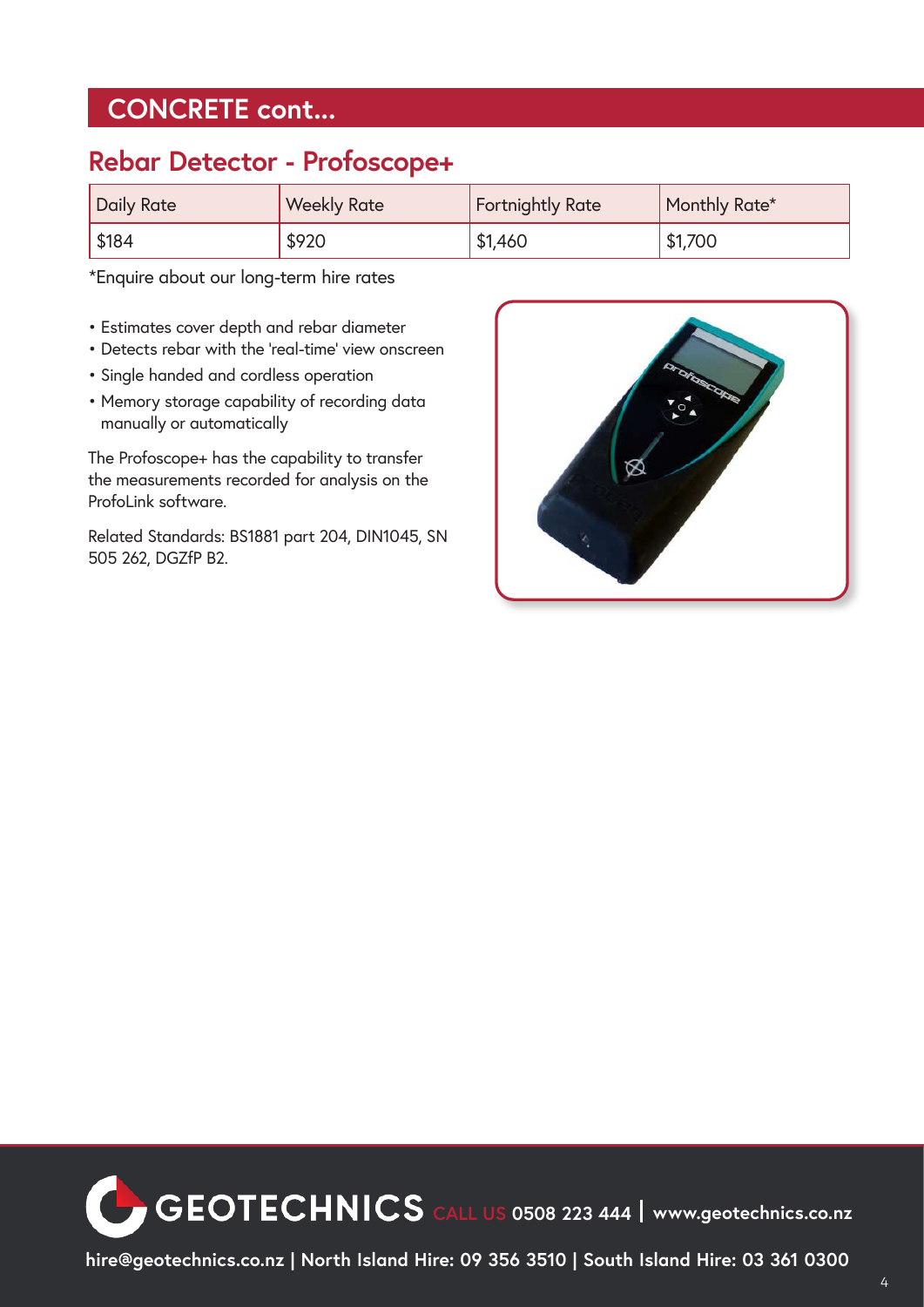## **GEOTECHNICAL**

#### **Hand Auger**

| Daily Rate | <b>Weekly Rate</b> | Fortnightly Rate | Monthly Rate* |
|------------|--------------------|------------------|---------------|
| \$60       | \$300              | \$390            | \$600         |

\*Enquire about our long-term hire rates

- Used to gather soil samples from depth, or to create access for other testing
- Thread connections between all parts for easy assembly
- 50mm, 70mm and 100mm auger heads available (subject to availability)
- Ideal for cohesive soils such as clays

This kit consists of a 50mm head, 1.0m extension rods up to 5m, a handle, wire brush and Stilsons in a canvas carry bag.

| $\rightarrow$ |   |        | $\bullet$ |
|---------------|---|--------|-----------|
| 疅<br>--       | ۰ | $\sim$ | ≘         |

#### **Vibrating Wire Data Recorder - Slope Indicator VW Data Recorder**

| <b>Daily Rate</b> | <b>Weekly Rate</b> | <b>Fortnightly Rate</b> | Monthly Rate* |
|-------------------|--------------------|-------------------------|---------------|
| \$50              | \$185              | \$240                   | \$370         |

\*Enquire about our long-term hire rates

- Labelled ports
- Suitable for any pluck-type vibrating wire sensors, RTDs and thermistors

Readings can be stored and transferred to a computer for processing. Frequency units can be Hz or Hz squared, sweep frequency, RTD or thermistor.

Related Standard: ASTM D5874



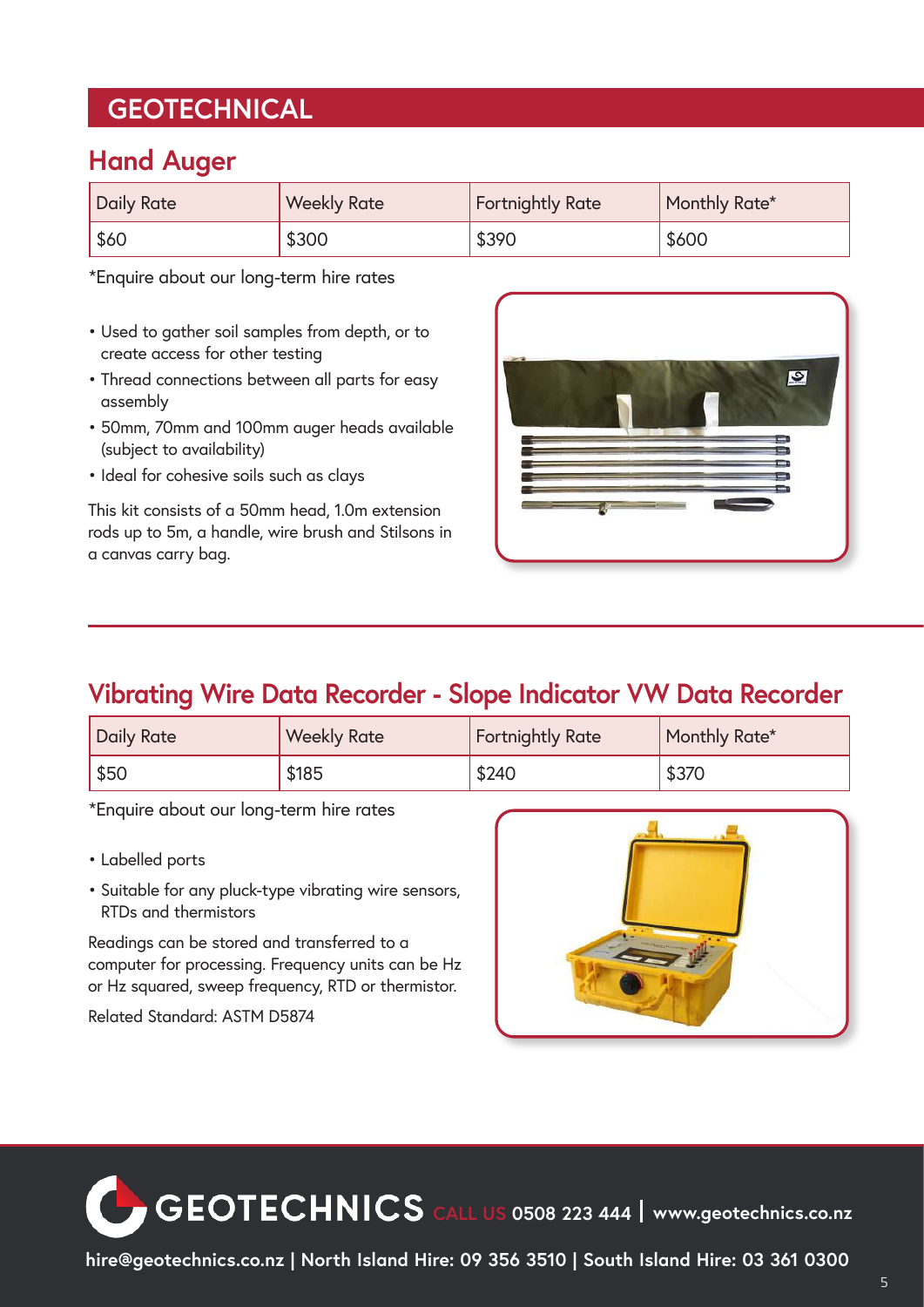## **GEOTECHNICAL cont...**

#### **Scala Penetrometer**

| Daily Rate | <b>Weekly Rate</b> | <b>Fortnightly Rate</b> | Monthly Rate* |
|------------|--------------------|-------------------------|---------------|
| \$83       | \$415              | \$539                   | \$830         |

\*Enquire about our long-term hire rates

- Used to determine the penetration resistance of a soil at depth
- Manufactured in accordance with NZS 4402

The kit includes 1.0m extension rods up to 5m, joiners, anvil, handle, drop-weight and guide rod in a canvas carry bag. A Scala extractor is also available and is recommended for safe retrieval of Scala extension rods.

Related Standard: NZS 4402



#### **Shear Vane – Geovane**

| <b>Daily Rate</b> | <b>Weekly Rate</b> | <b>Fortnightly Rate</b> | Monthly Rate* |
|-------------------|--------------------|-------------------------|---------------|
| \$61              | \$303              | \$393                   | \$605         |

\*Enquire about our long-term hire rates

- Measures the shear strength of cohesive soils
- Measures up to 200 kPa with a 19mm blade
- 33mm blade available for less cohesive soils (subject to availability)

The Geovane is NZ made and comes with an extension rod adaptor, 2 spanners for easy removal of the vane and a hard carry case. The kit is available with up to 5m of extension rods. Some units are available with a 33mm vane blade which is used to test soft/less cohesive soils, up to 40 kPa.

Related Standards/Documents: BS1377 Part 9, NZGS Guideline for Hand Held Shear Vane Test



**CALL US 0508 223 444 www.geotechnics.co.nz**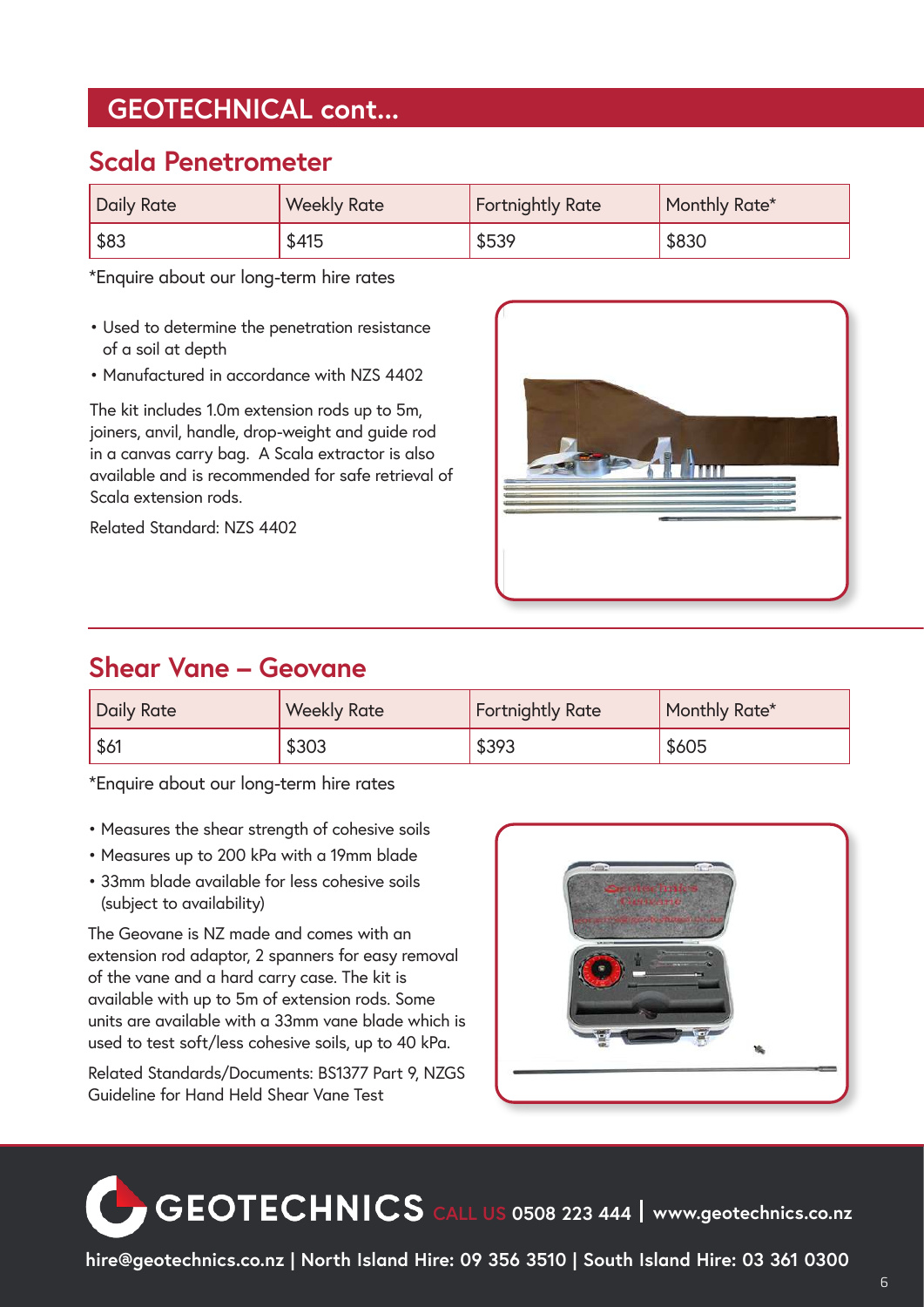#### **GEOTECHNICAL cont...**

#### **Geotechnics Impact Tester**

| <b>Daily Rate</b> | <b>Weekly Rate</b> | <b>Fortnightly Rate</b> | Monthly Rate* |
|-------------------|--------------------|-------------------------|---------------|
| $$7^{\circ}$      | \$353              | \$459                   | \$706         |

\*Enquire about our long-term hire rates

- Provides an impact value (IV) for inferred CBR values
- Easy one-button operation
- Meets both ASTM and AS standards

Our impact testers are New Zealand made and have a range of 0 to 100 (IV), making it suitable for use on both foundations and road surfaces. The equipment comes with a rugged transit case complete with 2 cables, a user manual and a test ring for daily checks.



Related Standard: ASTM D5874

## **Nuclear Density Meter (NDM) - Humboldt EZ Gauge**

| <b>Daily Rate</b> | <b>Weekly Rate</b> | <b>Fortnightly Rate</b> | Monthly Rate* |
|-------------------|--------------------|-------------------------|---------------|
| \$120             | \$600              | \$780                   | \$1,200       |

\*Enquire about our long-term hire rates

- Used for density and moisture testing
- Ideal for soils, aggregate and asphalt
- Dangerous goods documents included

The NDM measures density through direct transmission and backscatter modes (also includes thin lift and trench modes) as well as moisture readings. The gauge uses advanced microprocessorbased technology to provide highly accurate measurements. Density and moisture readings are automatically computed for direct wet density, dry density, moisture content, percentage compaction (Proctor or Marshall), void ratio and air voids measurements. The gauge is calibrated by the fiveblock calibration method to meet NZ standards.

Compliance with standards: ASTM D6938, D2950, C1040 and AASHTO T310

Related Standards: NZS 4402 and NZS 4407 Related Consumables: NDM cleaning kit (NDMCK) A license issued by the Office of Radiation Safety is required to hire this instrument.



**CALL US 0508 223 444 www.geotechnics.co.nz**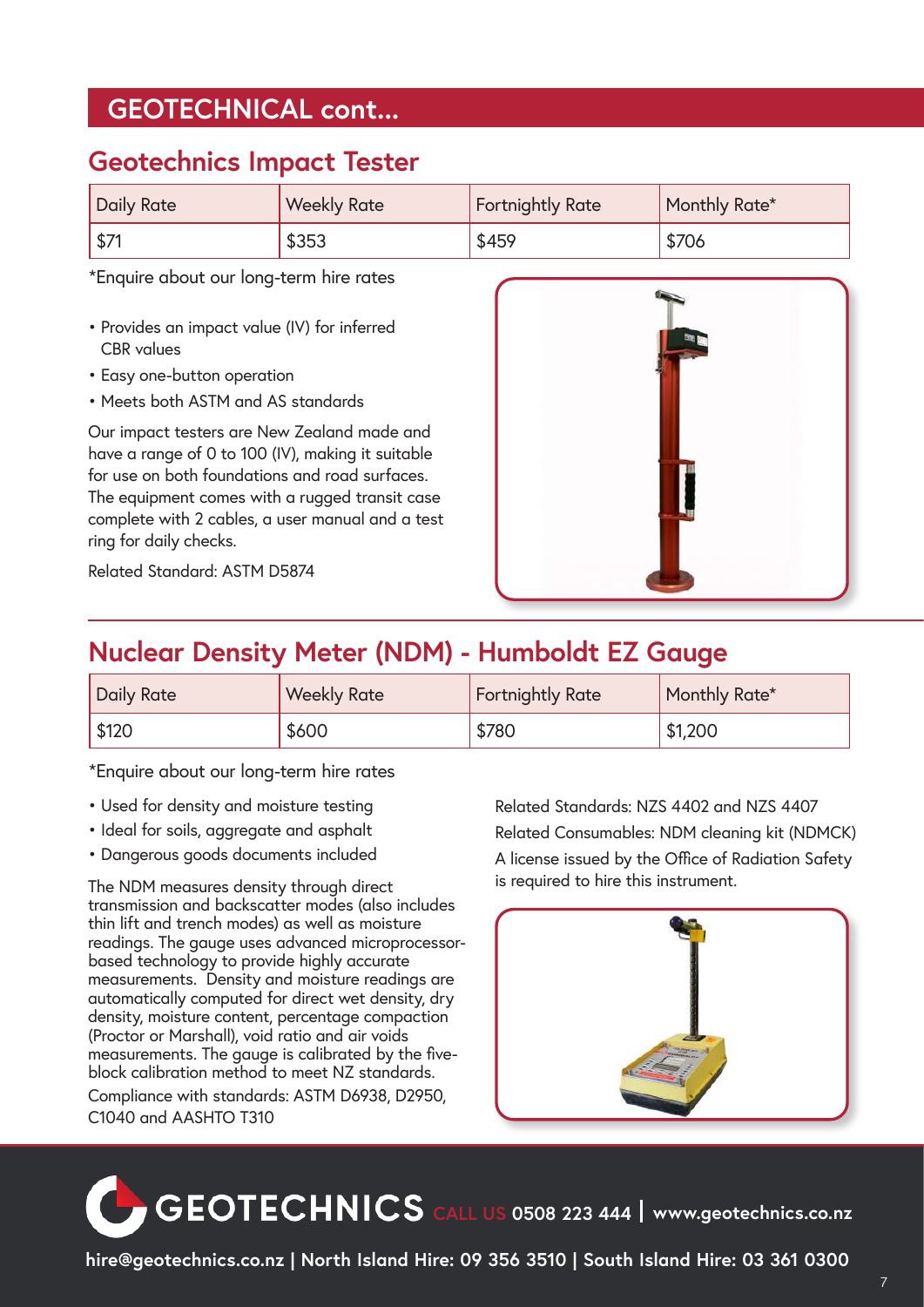#### **GROUNDWATER PUMPS**

#### **Low-Flow Sampling Pumps**

| Daily Rate      | <b>Weekly Rate</b> | <b>Fortnightly Rate</b> | Monthly Rate* |
|-----------------|--------------------|-------------------------|---------------|
| $\frac{1}{200}$ | \$590              | \$800                   | \$1,180       |

\*Enquire about our long-term hire rates

#### **Bladder Pump Kit - QED Sample Pro 1.75" Sampling Pump**

- Low-flow sampling
- Twist-open design makes changing bladders simple in the field
- Excellent sample quality
- Continuous water analysis when used with a flowthrough cell system

Kit includes: Solinst 464 Control Box (125 psi), 30m support line (optional), CO2 or Nitrogen regulator, spare parts.

The QED Sample Pro pump for low flow sampling, offers an easy-to-use design with user replaceable parts for on-site maintenance or repairs.

This bladder pump provides quality samples since the bladder creates a barrier between the drive-gas and water sample giving it excellent VOC retention in samples. Stainless steel quick-connect tubing fittings and the twist-lock type connections make it hassle free to sample multiple wells.

A fitted eye-bolt allows a deployment/support line of choice to ensure secure pump retrieval. Stainless steel ferrule sets are also available to secure the tubing into the pump. Carbon Dioxide or Nitrogen drive gas options available.

Related Consumables: Bonded tubing (BTLFB), inline filter (APB500, APB800)





| <b>Pump Diameter</b> | <b>Recommended Max Lift</b> | <b>Tubing Sizes</b>                                                   |
|----------------------|-----------------------------|-----------------------------------------------------------------------|
| 44.5 mm              | 61 m below ground           | $\frac{1}{4}$ & 3/8" LDPE<br>drive and sample line respec-<br>tively) |

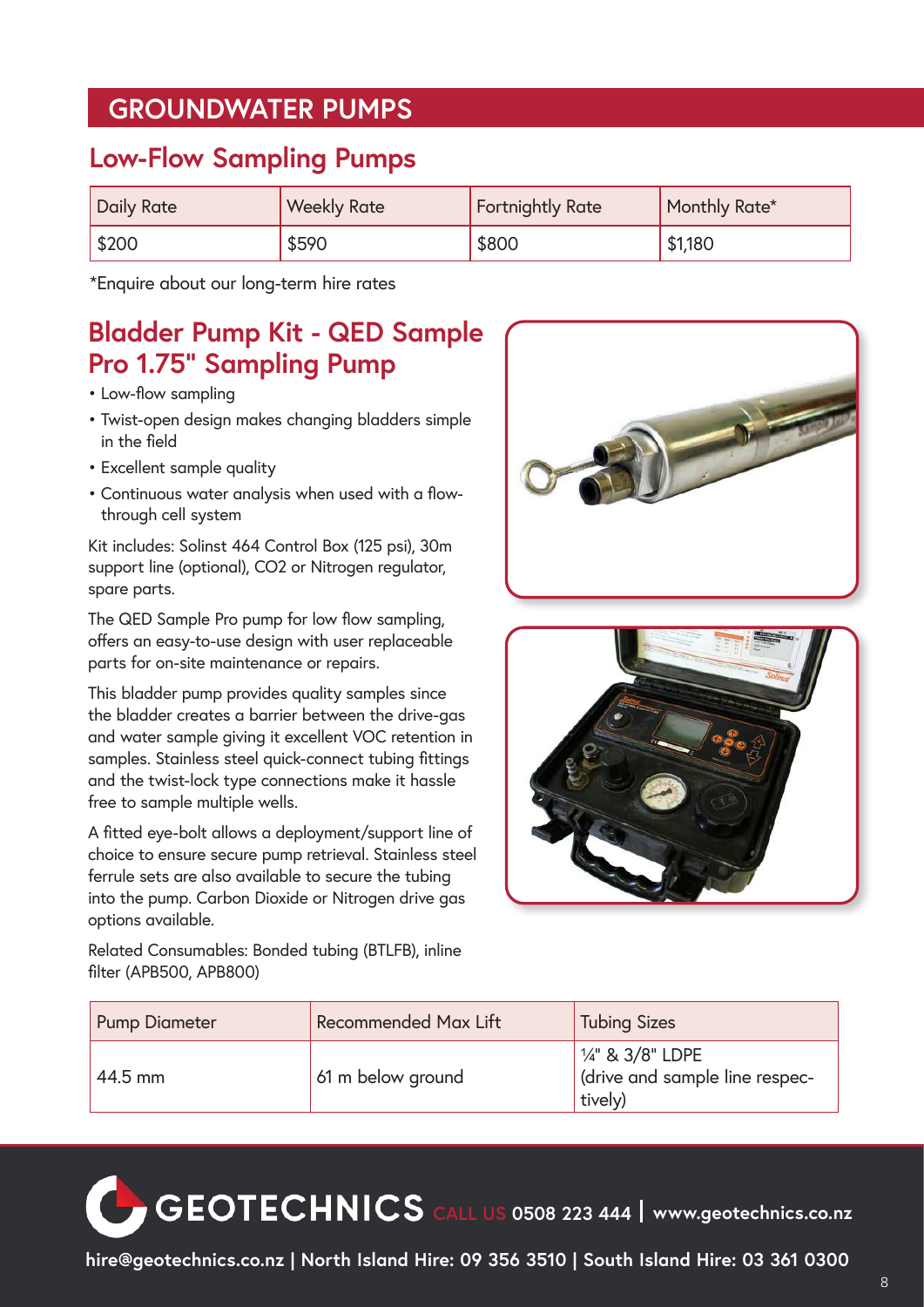#### **GROUNDWATER PUMPS cont...**

#### **Bladder Pump Kit – Solinst Model 407 1" Bladder Pump**

- Low-flow sampling
- Excellent VOC retention in samples
- Continuous water analysis when used with a flowthrough cell system

The Model 407 bladder pump ensures there is no air-water contact during sampling making it ideal for VOC sampling. The bladder pump can operate at any angle down to 60-65m depths with the 125 psi model control box (provided).

Kit includes: Solinst 464 Control Box (125 psi), 30m support line (optional), CO2 or Nitrogen regulator

Related Consumables: LDPE ¼"tubing

(ENV6TUBINGBIO), inline filter (APB500, APB800)



| <b>Pump Diameter</b> | <b>Recommended Max Lift</b> | <b>Tubing Sizes</b> |
|----------------------|-----------------------------|---------------------|
| $25 \text{ mm}$      | 70 m below ground           | Twin 1/4"LDPE       |

#### **Double Valve Pump - Solinst Model 408 1.66" Double Valve Pump**

Related Consumables: LDPE ¼"tubing (ENV6TUBINGBIO), inline filter (APB500, APB800)



- Low flow sampling
- Can be used for pumping contaminated liquids
- Continuous water analysis when used with a flowthrough cell system

The Model 407 bladder pump ensures there is no air-water contact during sampling making it ideal for VOC sampling. The bladder pump can operate at any angle down to 60-65m depths with the 125 psi model control box (provided).

Kit includes: Solinst 464 Control Box (125 psi), 30m support line (optional), CO2 or Nitrogen regulator



| <b>Pump Diameter</b> | <b>Recommended Max Lift</b> | <b>Tubing Sizes</b>                                         |
|----------------------|-----------------------------|-------------------------------------------------------------|
| $42 \text{ mm}$      | 70 m below ground           | $1/4$ " & 3/8" LDPE (sample and<br>drive line respectively) |

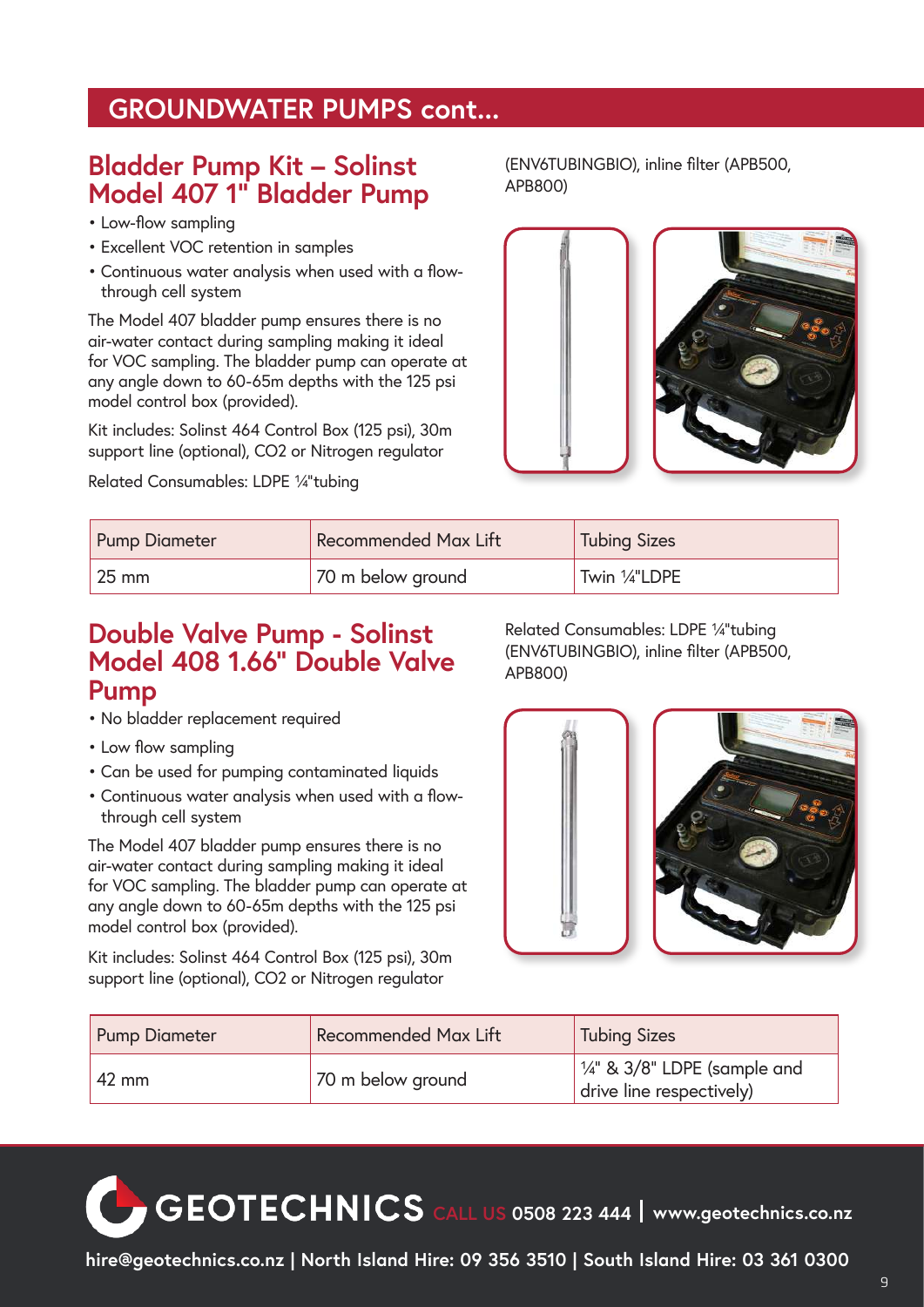#### **GROUNDWATER PUMPS cont...**

## **Peristaltic Pump - Solinst Model 410 Peristaltic Pump**

| <b>Daily Rate</b> | <b>Weekly Rate</b> | Fortnightly Rate | Monthly Rate* |
|-------------------|--------------------|------------------|---------------|
| \$75              | \$338              | \$506            | \$759         |

\*Enquire about our long-term hire rates

- Groundwater and surface water applications
- Low flow sampling
- Vapour sampling
- 12V power required

The reversible flow 410 Peristaltic Pump is ideal for vapour and water sampling from shallow wells and surface water.

The minimalistic design makes it easy to use. Sampling rates vary from 120 ml/min to 3.5 L/min with the 5/8" (16mm OD) silicone tubing. For lower sampling rates of around 900 ml/min to 40ml/min, the 3/8" (10mm OD) silicone tubing and low-flow tubing adaptor must be used. The large thumb screws at the drive head housing make switching between tubing sizes or replacing tubes efficient and hassle free.

Related Consumables: Silicone tubing (SILICONETUBE3/8, SILICONETUBE5/8) LDPE tubing (ENV6TUBINGBIO, ENV9TUBINGBIO), Inline filters (APB500, APB800)



| Max Flow Rate                                                                            | <b>Recommended Max Lift</b> | <b>Tubing Sizes</b>                                                                               |
|------------------------------------------------------------------------------------------|-----------------------------|---------------------------------------------------------------------------------------------------|
| $43.5$ L/min<br>(with 5/8" silicone tubing)<br>900 ml/min<br>(with 3/8" silicone tubing) | 10 m at sea level           | $3/8"$ LDPE<br>(with 5/8" silicone tubing)<br>$\frac{1}{4}$ " LDPE<br>(with 3/8" silicone tubing) |

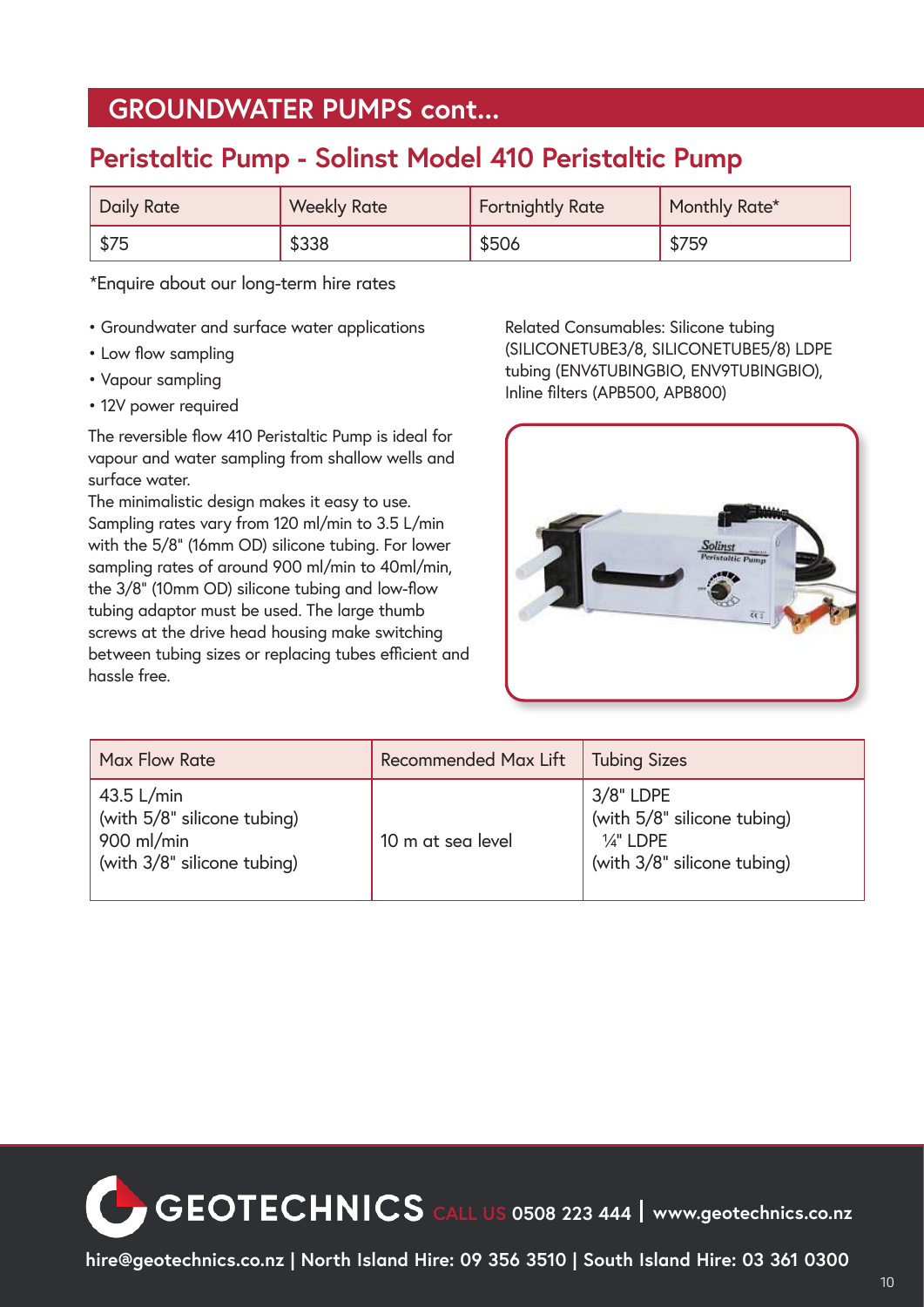#### **GROUNDWATER PUMPS cont...**

#### **Plastic Submersible Pump – SuperTwister**

| Daily Rate | <b>Weekly Rate</b> | <b>Fortnightly Rate</b> | Monthly Rate* |
|------------|--------------------|-------------------------|---------------|
| \$75       | \$338              | \$506                   | \$759         |

\*Enquire about our long-term hire rates

- Operates well with sediment-laden water
- Vertical and horizontal application
- No support line required
- Fully submersible to 25m
- Powered by portable 12V battery or car battery
- Fits into 50 mm well

This submersible plastic pump is an easy option for well purging with flow rates up to 9.4 L/min at 3 m depth.

The heavy duty 12 gauge lead wires means a support line is not needed making it portable and versatile. Simply connect the lead wires at the surface to the supplied 12V battery (or car battery). The Super Twister can withstand sediment laden waters and is not confined to vertical applications.

Related Consumables: LDPE Tubing (BTLDPE1/2), Inline Filters (APB500, APB800) tubing (ENV6TUBINGBIO, ENV9TUBINGBIO), Inline filters (APB500, APB800)



| <b>Pump Diameter</b> | Max Flow Rate            | <b>Tubing Sizes</b> |
|----------------------|--------------------------|---------------------|
| 46.2 mm              | 1.8 L per min. at $25$ m | $1/2$ " LDPE        |

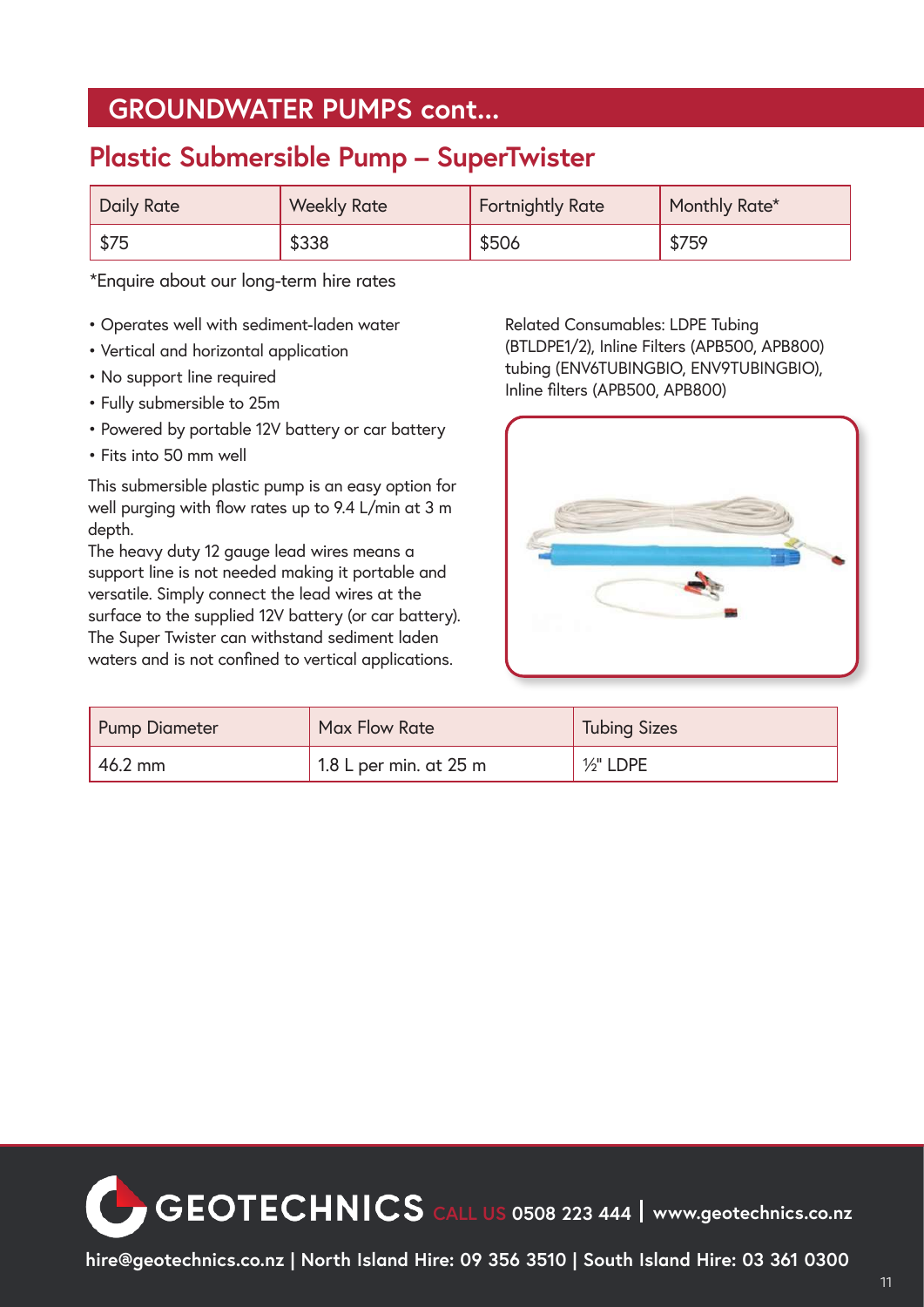#### **INTERFACE METERS**

#### **Solinst Model 122 Interface Meter**

| Daily Rate | <b>Weekly Rate</b> | <b>Fortnightly Rate</b> | Monthly Rate* |
|------------|--------------------|-------------------------|---------------|
| \$70       | \$315              | \$473                   | \$709         |

\*Enquire about our long-term hire rates

- Detects LNAPL and DNAPL
- Indicates water-product interface
- Easy to read white-tape with dog-bone design
- ATEX certified
- CSA Intrinsically safe

Light, Non-Aqueous Phase Liquids (LNAPL) and Dense Non-Aqueous Phase Liquids (DNAPL) can be detected with the Model 122 Interface Meter.

This meter features a narrow (16mm), pressure-proof probe which can read accurately to 1 millimetre. Using optical refraction and electrical conductance, the meter distinguishes product with a continuous light and tone and water is indicated with intermittent signals. These meters are ATEX certified – intrinsically safe for use in explosive environments. The Model 122 Interface Meters is also equipped with a dog-bone design to reduce wall-tape hangups for easy deployment and retrieval with the tape guide.

Related Consumables: Decon 90 (DECON90), Liquinox (2088117)



**CEOTECHNICS** CALL US 0508 223 444 Www.geotechnics.co.nz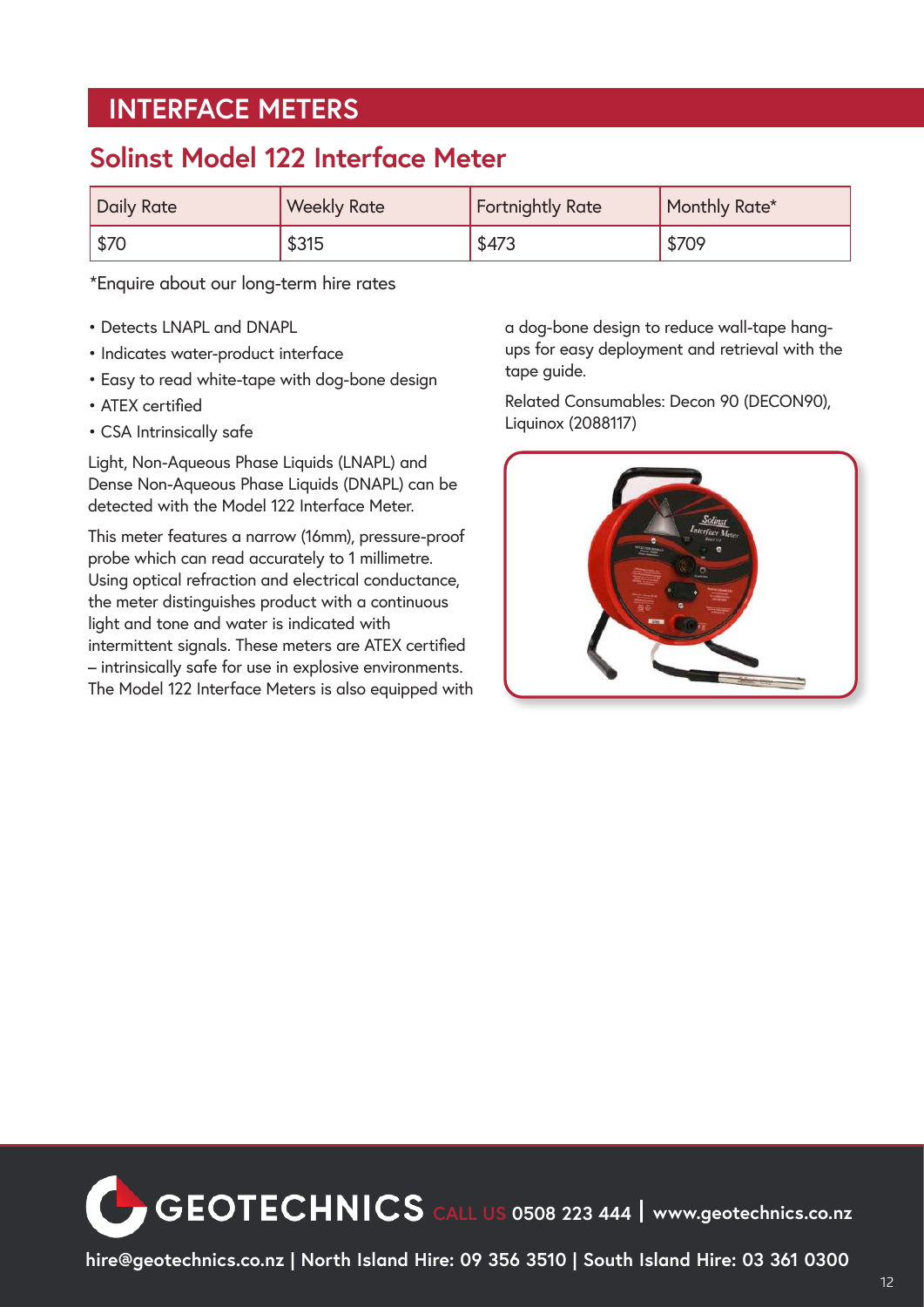#### **MULTI-GAS DETECTORS**

#### **Eagle 2 Multi-Gas Detector**

| <b>Daily Rate</b> | <b>Weekly Rate</b> | <b>Fortnightly Rate</b> | Monthly Rate* |
|-------------------|--------------------|-------------------------|---------------|
| \$140             | \$630              | \$945                   | \$1,418       |

\*Enquire about our long-term hire rates

- Detects up to five different gases simultaneously
- Audible and visual alarms
- Ergonomic handle and large, glove-friendly buttons
- Sampling probe and hose

This unit is equipped with multiple sensors to detect up to 5 gases. It has the same features and sensor as our Single-Gas model Eagle 2 to measure methane in ppm levels, but is also able to detect carbon dioxide, oxygen, hydrogen sulphide and carbon monoxide.



| Sensor                 | Detection<br>Principle | <b>Measures</b> | Range                          | Accuracy<br>(whichever is greater) |
|------------------------|------------------------|-----------------|--------------------------------|------------------------------------|
|                        |                        |                 | 0-100%LEL<br>0-5.0%Vol         | 5% of reading or<br><b>2% LEL</b>  |
| Combustible            | Catalytic              | CH <sub>4</sub> | 0-50,000ppm                    | 50ppm or 5% of<br>reading          |
| Oxygen                 | Galvanic               | O <sub>2</sub>  | 0-40 %Vol                      | $0.5\%$ O <sub>2</sub>             |
| <b>Carbon Monoxide</b> | Electrochemical        | CO              | 0-500ppm                       | 5% of reading or<br>5ppm CO        |
| Hydrogen Sulphide      | Electrochemical        | H2S             | $0-100$ ppm                    | 5% of reading or<br>2ppm H2S       |
| Carbon Dioxide         | Infra-red              | CO <sub>2</sub> | $0 - 60%$ Vol                  | 5% of reading or                   |
| Combustible            | Infra-red              | CH <sub>4</sub> | Auto-ranging LEL,<br>0-100%Vol | 2% of full scale                   |

**CEOTECHNICS** CALL US 0508 223 444 | www.geotechnics.co.nz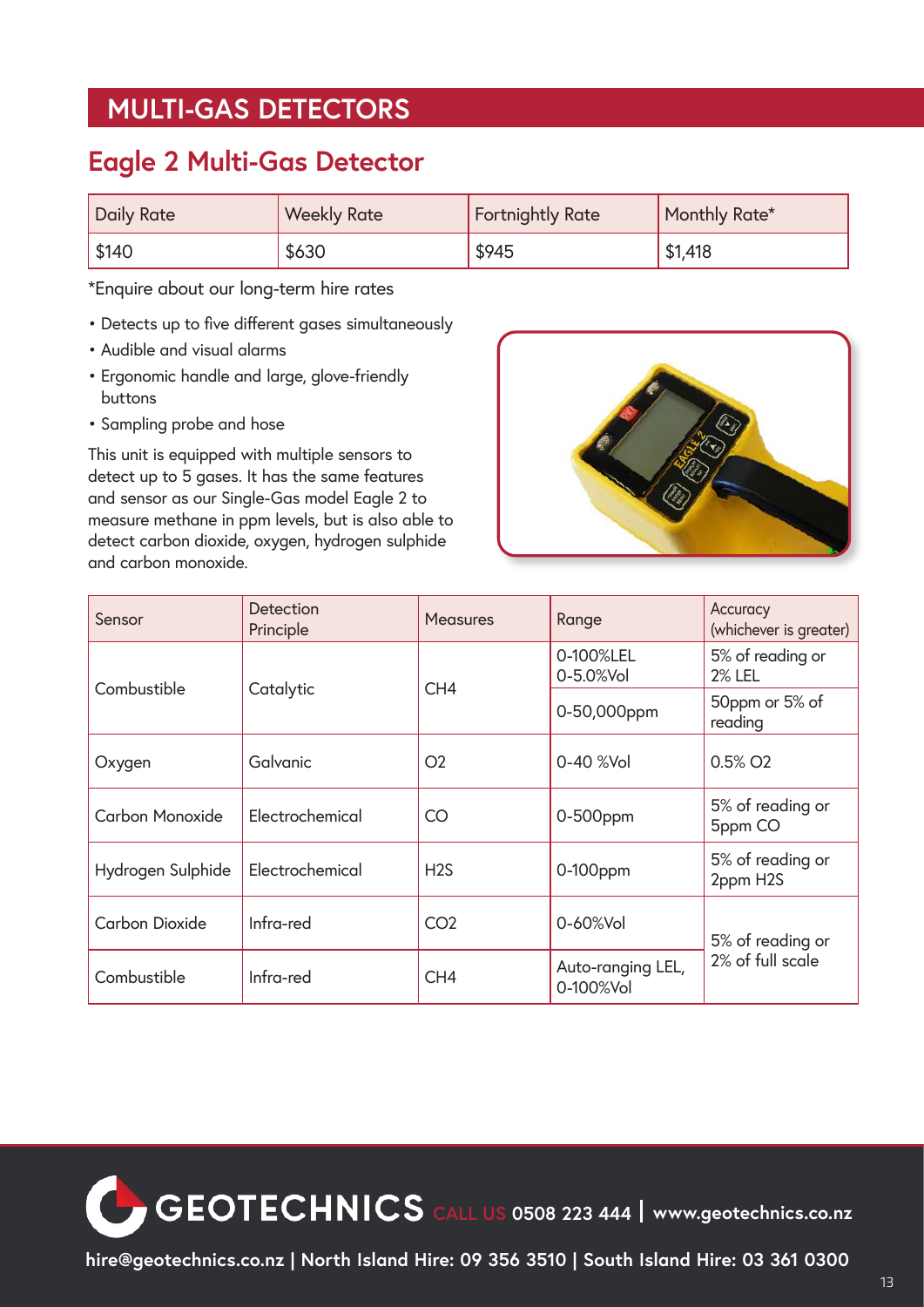#### **MULTI-GAS DETECTORS cont...**

#### **Four-Gas - GX2012**

| <b>Daily Rate</b> | <b>Weekly Rate</b> | <b>Fortnightly Rate</b> | Monthly Rate* |
|-------------------|--------------------|-------------------------|---------------|
| \$85              | \$383              | \$575                   | \$862         |

\*Enquire about our long-term hire rates

- Measures Methane (CH4, %LEL), Hydrogen Sulphide (H2S, ppm), Carbon Monoxide (CO, ppm), Oxygen (O2, %Vol.)
- Confined space personal monitor
- Ability to sample 15m away from potentially dangerous areas
- Datalogging

The GX-2012 is a simple-to-use personal gas detector, typically used for confined space applications. It measures the standard confined space gases (methane, carbon monoxide, oxygen and hydrogen sulphide) and is equipped with audible and visual alarms to alert the user of gas concentrations that exceed the pre-programmed limits. The internal pump enables sampling up to 15 m away from potentially dangerous atmospheres.

Applications: Confined space entry, emergency response, environmental, fire service, industrial safety, oil and gas applications, and worker exposure/personal safety.

Related Consumables: Hydrophobic filter disc (GX2012)



| Sensor                 | Detection<br>Principle  | Measuring       | Range      | Accuracy (whichever<br>is greater) |
|------------------------|-------------------------|-----------------|------------|------------------------------------|
| Combustible            | Catalytic<br>Combustion | CH <sub>4</sub> | 0-100% LEL | 5% of reading or 2%<br>LEL         |
| Oxygen                 | <b>Galvanic Cell</b>    | O <sub>2</sub>  | 0-40 %Vol. | 0.5% O <sub>2</sub>                |
| Hydrogen Sulphide      | Electrochemical<br>Cell | H2S             | 0-100 ppm  | 5% of reading or<br>2ppm H2S       |
| <b>Carbon Monoxide</b> | Electrochemical<br>Cell | CO              | 0-500 ppm  | 5% of reading or<br>5ppm CO        |

**CEOTECHNICS** CALL US 0508 223 444 | www.geotechnics.co.nz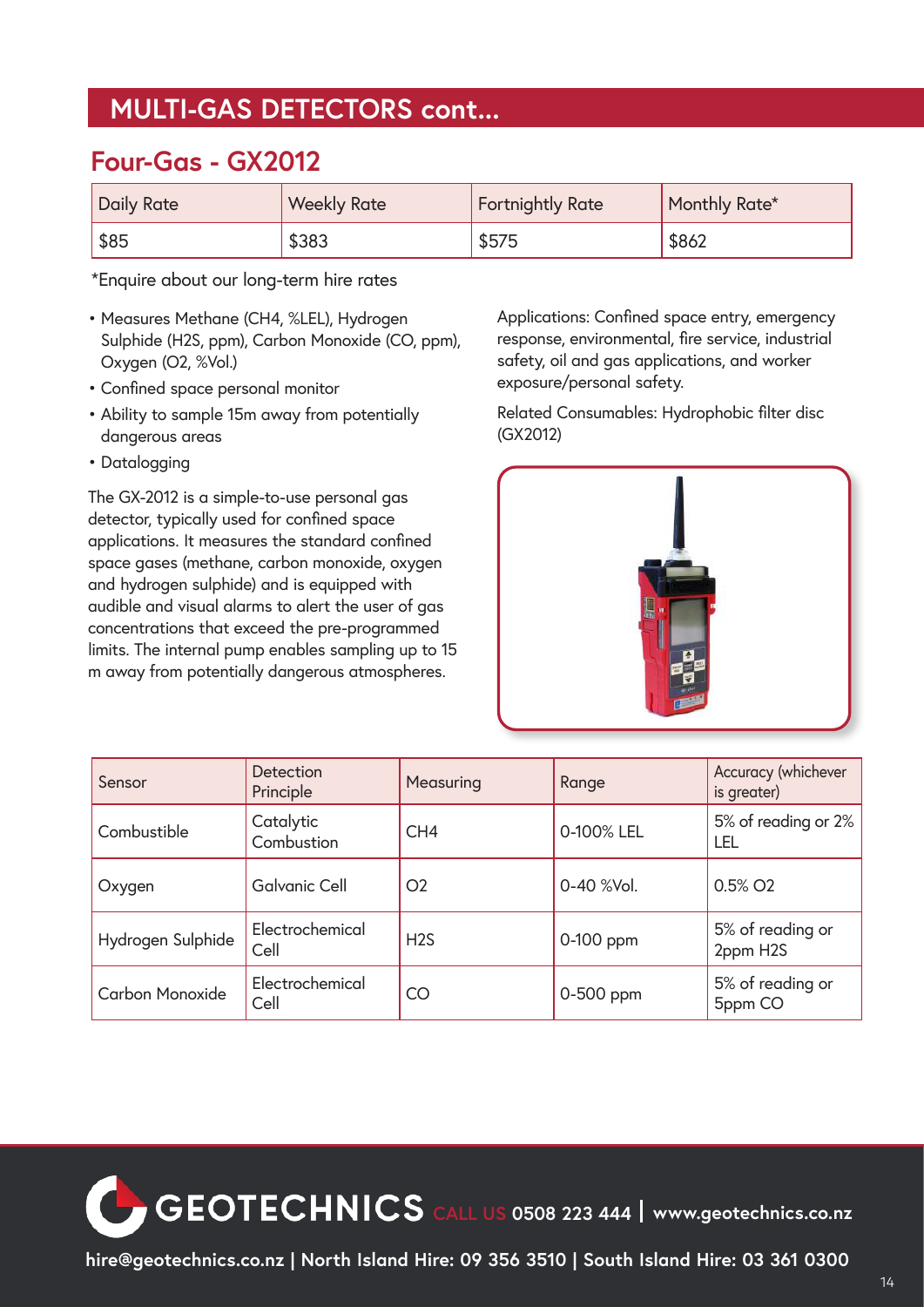#### **MULTI-GAS DETECTORS cont...**

#### **Five-Gas - MultiRAE Lite**

| <b>Daily Rate</b> | <b>Weekly Rate</b> | Fortnightly Rate | Monthly Rate* |
|-------------------|--------------------|------------------|---------------|
| \$95              | \$428              | \$641            | \$962         |

\*Enquire about our long-term hire rates

- Measures: Volatile Organic Compounds (VOCs), Methane (CH4), Hydrogen Sulphide (H2S), Carbon Monoxide (CO), Oxygen (O2)
- Personal gas detector, work area monitor
- Datalogging

The MultiRAE Lite is a powerhouse portable gas detector with the ability to monitor up to five gases simultaneously. It's equipped with audible and visual alarms to alert the user of potentially hazardous atmospheric conditions as well as data logging function to record gas concentrations.

Applications: Personal protection and multi-gas leak detection in chemical, food & beverage, oil and gas, pharmaceutical, telecommunications and wastewater treatment industries, fire overhaul, confined space entry, indoor air quality, clandestine labs and worker exposure/safety.

Related Consumables: Water trap filter (MultiRAE)



| Sensor             | Detection<br>Principle  | Measuring                                  | Range       | Resolution |
|--------------------|-------------------------|--------------------------------------------|-------------|------------|
| Combustible        | Catalytic<br>Combustion | CH <sub>4</sub>                            | 0-100% LEL  | 1 %LEL     |
| Oxygen             | <b>Galvanic Cell</b>    | O <sub>2</sub>                             | 0-30 %Vol.  | 0.1 % Vol. |
| Hydrogen Sulphide  | Electrochemical<br>Cell | H2S                                        | 0-100 ppm   | $0.1$ ppm  |
| Carbon Monoxide    | Electrochemical<br>Cell | <b>CO</b>                                  | 0-500 ppm   | 1 ppm      |
| PID Lamp (10.6 eV) | Photoionization         | <b>VOCs (Calibrated</b><br>to isobutylene) | 0-1,000 ppm | 1 ppm      |

**CEOTECHNICS** CALL US 0508 223 444 | www.geotechnics.co.nz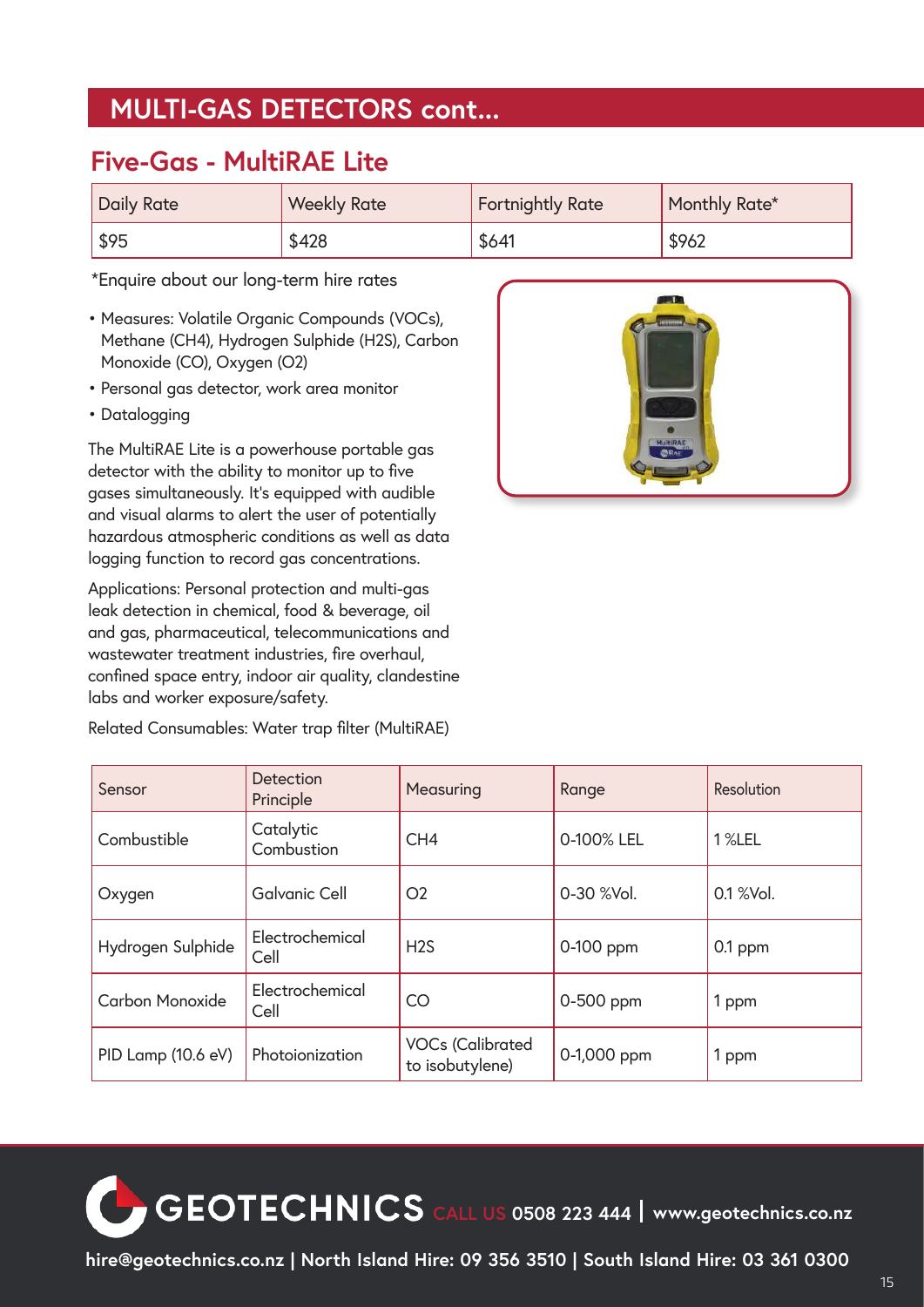#### **MULTI-GAS DETECTORS cont...**

#### **GA5000 Landfill Gas Analyser**

| <b>Daily Rate</b>   | <b>Weekly Rate</b> | <b>Fortnightly Rate</b> | <b>Monthly Rate*</b> |
|---------------------|--------------------|-------------------------|----------------------|
| $\frac{1}{2}$ \$175 | \$790              | \$1,185                 | \$2,370              |

\*Enquire about our long-term hire rates

- Measures Carbon Dioxide (CO2) Methane (CH4), Hydrogen Sulphide (H2S), Carbon Monoxide (CO), Oxygen (O2)
- Landfill gas monitor
- Records gas flow and pressure readings from bore holes
- Customisable user and site IDs

The GA5000 is an ATEX-certified portable gas analyser used in landfill and contaminated land work. It offers standardised monitoring routines with site-specific and user IDs that are customizable straight from the analyser or through the Gas Analyser Manager Software. Gas, bore hole gas flow and pressure readings can be recorded at each borehole ID and exported into an excel spreadsheet for easy data manipulation and processing.

Applications: Landfill gas monitoring, waste to energy, site investigation.

Applications: Landfill gas monitoring, waste to energy, site investigation

Related Consumables: Water trap filter (GA5000), Gas well tricap w/ QC fitting (TRICAPGAS), QC fitting with sampling hose for tricap (TRICAPGASQC).



| Sensor            | Detection<br>Principle                                       | Measuring       | Range       | Accuracy                                        |
|-------------------|--------------------------------------------------------------|-----------------|-------------|-------------------------------------------------|
| Combustible       | Dual wavelength<br>infrared sensor with<br>reference channel | CH <sub>4</sub> | 0-100 %Vol. | 0-70%Vol. ±0.5%Vol.<br>70-100%Vol.<br>±1.5%Vol. |
| Carbon Dioxide    | Dual wavelength<br>infrared sensor with<br>reference channel | O <sub>2</sub>  | 0-25 %Vol.  | $±1.0\%$ Vol.                                   |
| Oxygen            | Electrochemical Cell                                         | O <sub>2</sub>  | 0-25 %Vol.  | $±1.0\%$ Vol.                                   |
| Hydrogen Sulphide | Electrochemical Cell                                         | H2S             | $0-50$ ppm  | $±1.5\%$ FS                                     |
| Carbon Monoxide   | Electrochemical Cell                                         | CO              | 0-500 ppm   | $±2.0\%$ FS                                     |

**CEOTECHNICS** CALL US 0508 223 444 | www.geotechnics.co.nz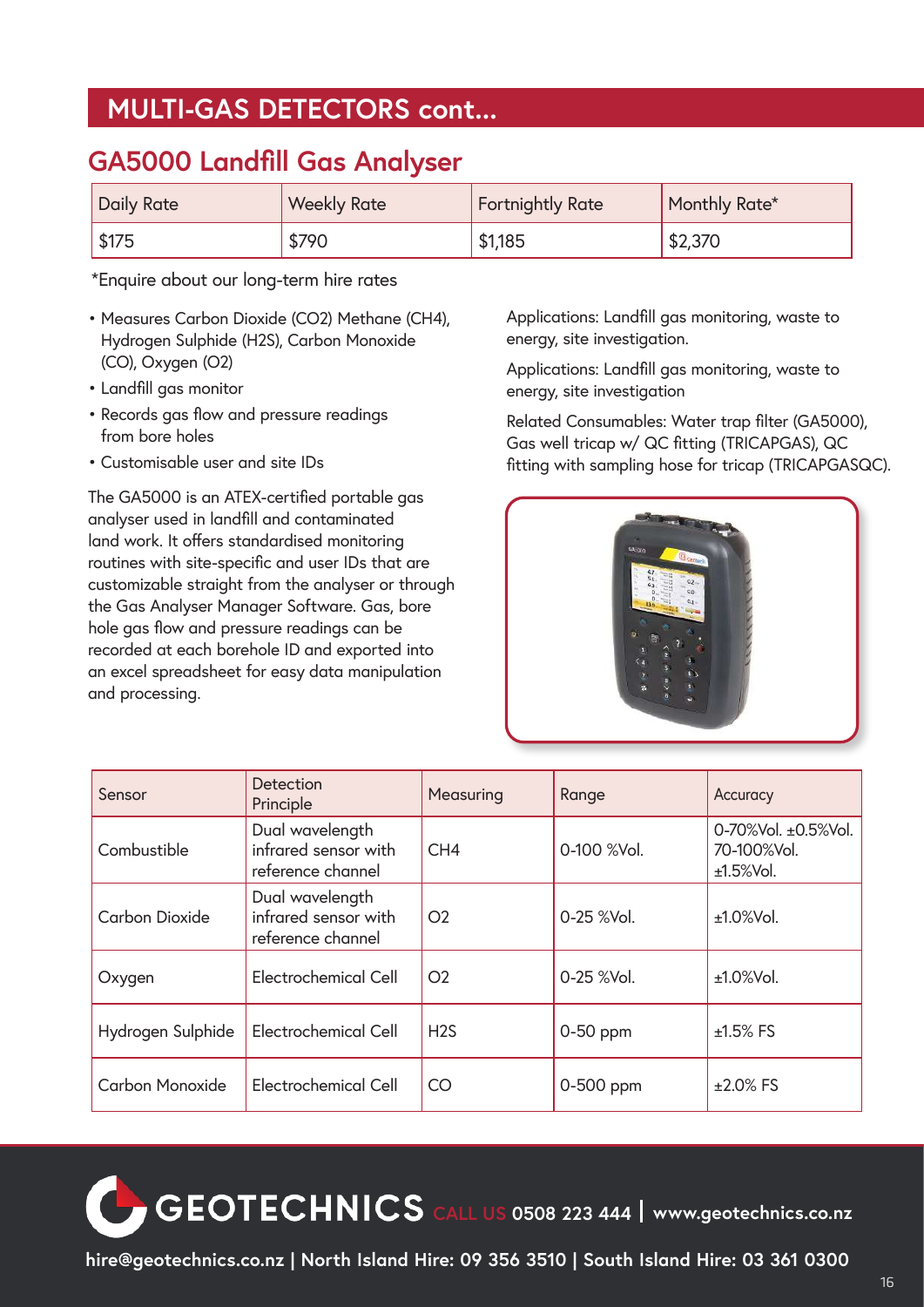#### **PORTABLE GAS DETECTORS**

#### **Eagle 2 - Single Gas Detector**

| <b>Daily Rate</b> | <b>Weekly Rate</b> | <b>Fortnightly Rate</b> | Monthly Rate* |
|-------------------|--------------------|-------------------------|---------------|
| \$120             | \$540              | \$810                   | \$1,215       |

\*Enquire about our long-term hire rates

- Primarily used for Instantaneous surface measurement
- Measures methane concentrations in parts per million (ppm), percentage of the Lower Explosive Limit (%LEL) and percentage volume (%Vol.)
- Ergonomic handle allows 1 handed operation
- Large, glove-friendly buttons
- Sampling probe for instantaneous surface measurements and leak investigation

The EAGLE 2's internal pump enables sampling from 38 m away and can continuously operate for 20 hours on the Ni-MH batteries they are provided with. The EAGLE has visual and audible alarms, triggered by gases exceeding the set alarm limits making it suitable to monitor methane gas levels. Comes with sampling hose and probe.

Applications: Leak investigation, landfill monitoring, instantaneous surface measurements (ISMs)

Related Consumables: Hydrophobic filter disc for probe (EAGLE2 Sampling Probe)



| Sensor                                 | Detection<br>Principle | Calibrated to | Range                            | Range            |
|----------------------------------------|------------------------|---------------|----------------------------------|------------------|
| Catalytic<br>Combustible<br>Combustion |                        |               | 0-50,000 ppm                     | 5% of reading or |
|                                        | CH <sub>4</sub>        | 0-100 %LEL    | 2% LEL (whichever<br>is greater) |                  |

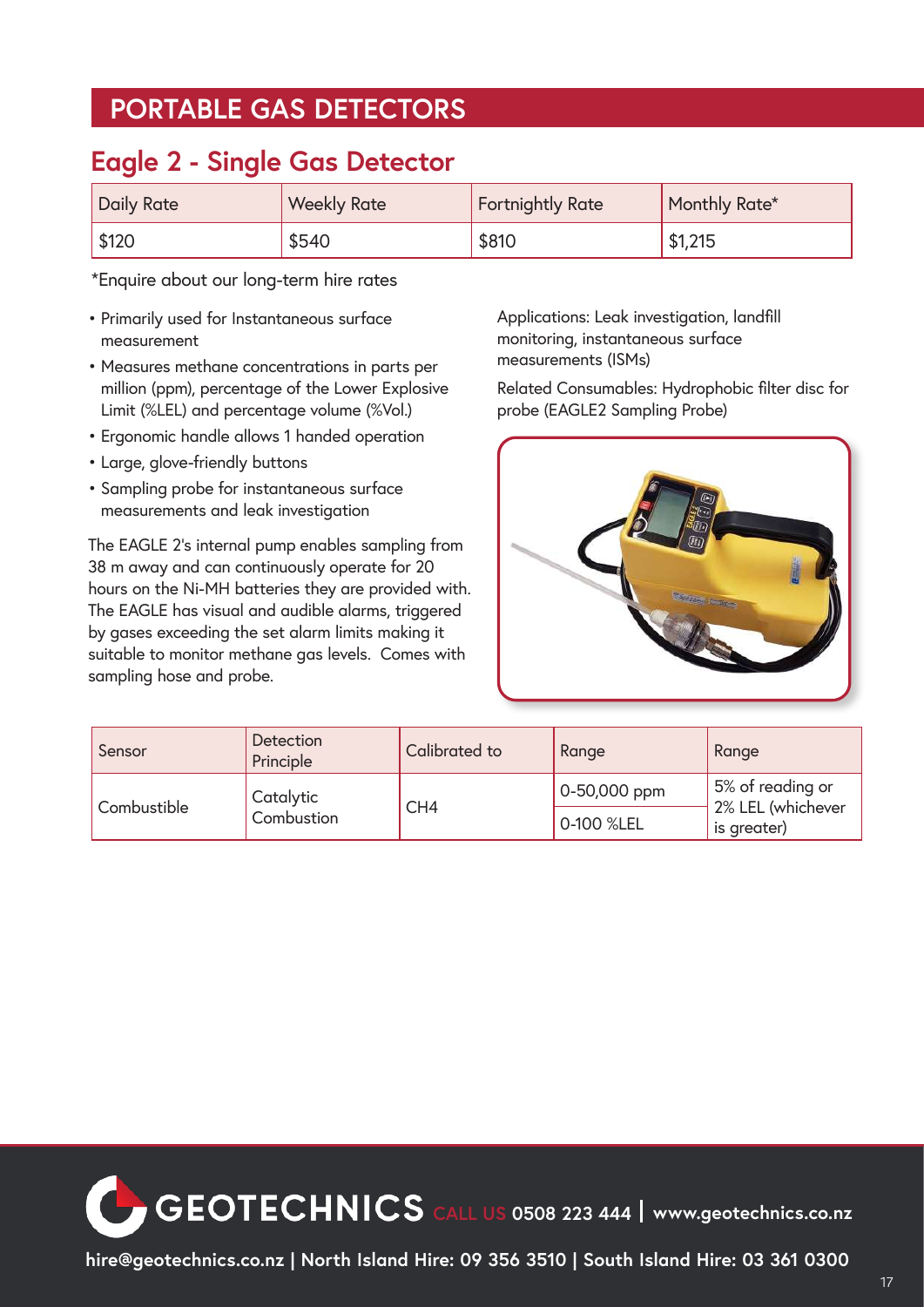#### **PORTABLE GAS DETECTORS cont...**

#### **MiniRAE 3000 (PID)**

| <b>Daily Rate</b> | <b>Weekly Rate</b> | <b>Fortnightly Rate</b> | Monthly Rate* |
|-------------------|--------------------|-------------------------|---------------|
| \$75              | \$338              | \$506                   | \$759         |

\*Enquire about our long-term hire rates

- Measures Volatile Organic Compounds (VOCs) in ppm, up to 15,000ppm
- Simple three-button operation
- Built in correction factors
- Useful screening tool for site investigation

The MiniRAE 3000 is ideal for photoionization detection. The 10.6 eV lamp covers the broadest range of VOCs with a range from 0 – 15,000 ppm. It is also equipped with data logging functions, audible and visual alarms and an integrated flash light. PID is a broadspectrum monitor but is not selective and has limited ability to distinguish a specific VOC. If the sample is suspected to contain a particular VOC, correction factors can be applied to estimate its concentration.

Applications: Oil and gas, HazMat, industrial safety, civil defence, environmental and indoor air quality, leak detection, worker exposure.

Related Consumables: Water trap filter (MiniRAE 3000)



| Sensor             | Detection<br>Principle | Measuring                                  | Range        | Resolution                         |
|--------------------|------------------------|--------------------------------------------|--------------|------------------------------------|
| PID Lamp (10.6 eV) |                        | <b>VOCs (calibrated</b><br>to Isobutylene) | 0-15,000 ppm | $0.1$ ppm<br>$(0-999.9$ ppm)       |
|                    | Photoionization        |                                            |              | 1 ppm<br>$(1,000 - 15,000$ ppm $)$ |

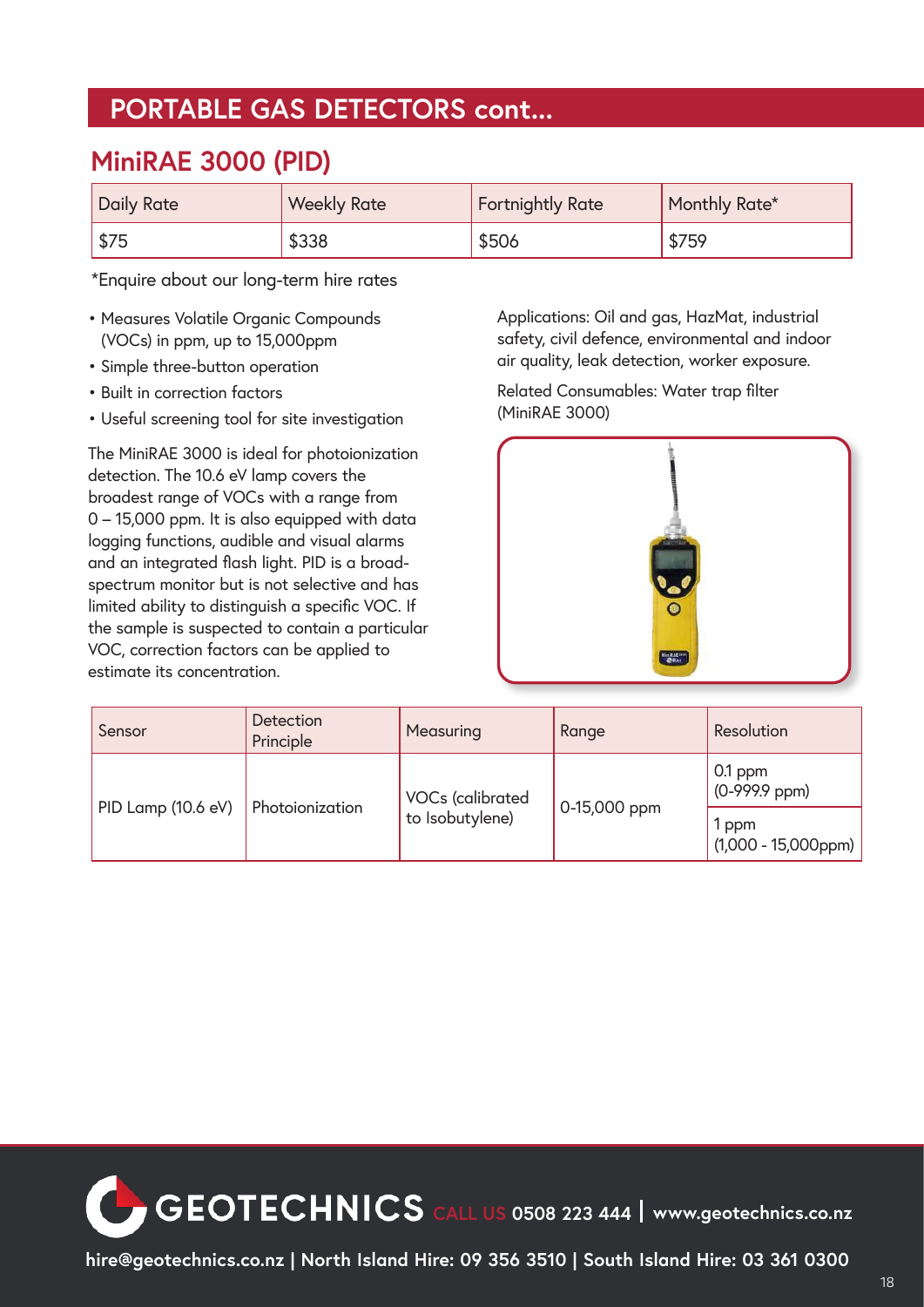#### **NOISE & VIBRATION**

#### **01db FUSION Expert Sound Level Meter, Class 1**

- Meets specifications in IEC 61672 for Class 1 tolerances
- Built-in preamplifier
- 118 dB dynamic range
- Self-check system
- Automatic calibrator detection (97.3Hz)
- All-in-one Wi-Fi, 3G modem, GPS
- Advanced triggers
- Metrological and MP3 audio recording
- Comes with matching calibrator
- Optional: Outdoor monitoring kit

This multi-purpose sound level meter can be used as a control instrument that offers evaluation, analysis and monitoring capabilities for noise monitoring applications. Optional outdoor monitoring kit comes with 10m cable, separate preamplifier and noise cone.

Specific electronic corrections are already implemented in the FUSION to satisfy the 0° and 90° reference directions. Pair the Fusion sound level meter with our MR3000C vibration monitor for your next noise & vibration monitoring round.

Related standards: IEC 61672.



| Description                               | <b>Daily Rate</b> | <b>Weekly Rate</b> | <b>Fortnightly Rate</b> | Monthly Rate* |
|-------------------------------------------|-------------------|--------------------|-------------------------|---------------|
| <b>Fusion Expert SLM</b>                  | \$183             | \$833              | \$1,249                 | \$6,075       |
| <b>SLM with Outdoor</b><br>Monitoring Kit | Not available     | \$800              | \$1,200                 | \$1,800       |

\*Enquire about our long-term hire rates

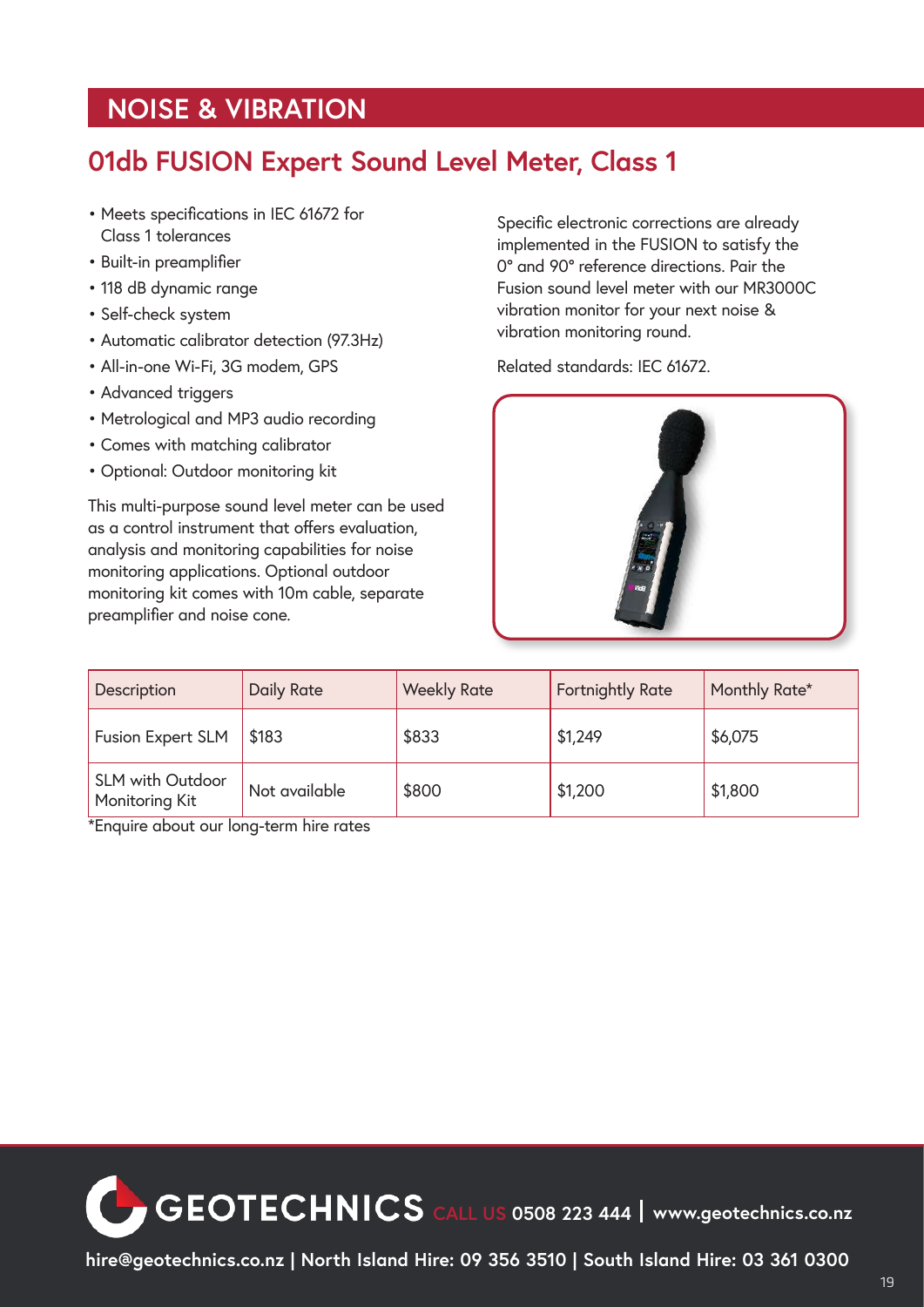#### **NOISE & VIBRATION cont...**

#### **Syscom MR3000C Vibration Monitor**

- Internal triaxial geophone sensor
- Internal data recorder
- Internal 4GB memory plus removable SD card
- IP65 protection from dust and water
- 12V external battery pack or mains power
- GPS, internal 4G modem (3G/2G backup)
- Wireless connectivity
- FTP push network capabilities
- Automatic SMS and E-mail alerts
- Separate background and event files
- User-defined alarms for each axis
- Standard-defined alarms (DIN 4150-3, SN 640312, Circulaire du 23/07/19896)
- Optional: Long-term monitoring kit with storage/transport case, solar panel and deep cycle battery

The MR3000C is a compact vibration monitor packed with features and technology that makes it the first choice among engineers. The internal 4G modem allows the MR3000C to connect to FTP networks for convenient file transfers as well as customisable SMS and E-mail alerts. Power can be supplied using a 12V battery or connected to a mains power for long-term monitoring. For remote areas, a 12V battery and solar panel can be utilised.



| Description                      | <b>Mobilisation Fee</b> | <b>Daily Rate</b> |
|----------------------------------|-------------------------|-------------------|
| <b>MR3000C Vibration Monitor</b> | \$110                   | \$40              |
| Add-on: Long-term monitoring kit | \$40                    | \$10              |

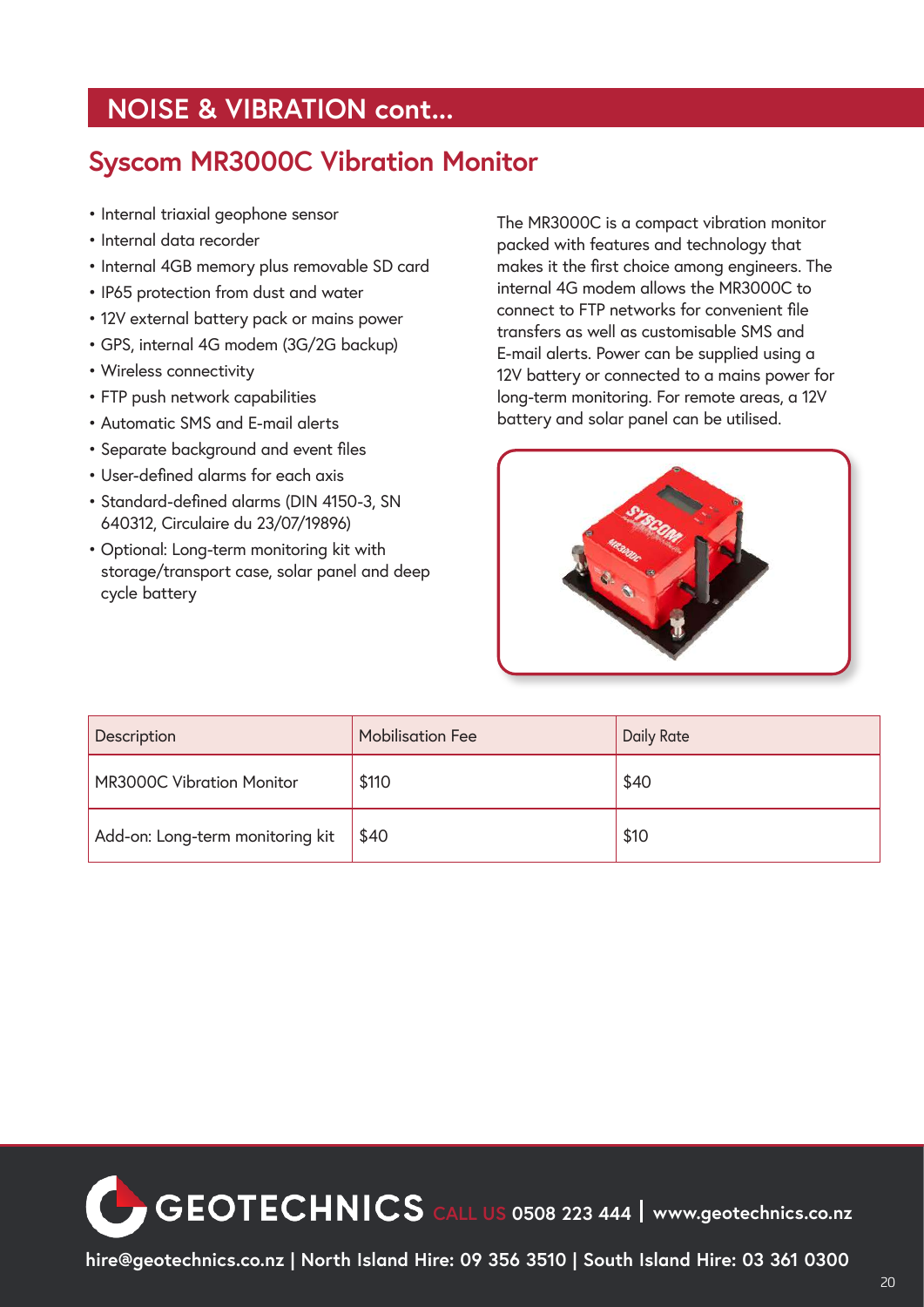#### **WATER LEVEL LOGGERS**

| Daily Rate   | <b>Weekly Rate</b> | <b>Fortnightly Rate</b> | Monthly Rate* |
|--------------|--------------------|-------------------------|---------------|
| $\sqrt{570}$ | \$150              | \$200                   | \$240         |

\*Enquire about our long-term hire rates

#### **Solinst Leveloggers M5, M10, M20, M30**

- All-in-one pressure transducer + datalogger
- 22mm diameter
- Ideal for long-term background water level monitoring, pump tests, rising-and-falling head tests
- Special long-term hire rates available

The Levelogger is a self-contained water level datalogger utilising a pressure sensor, temperature detector, 10-year lithium battery and convenient sampling options.

The water pressure above the Levelogger sensor is recorded as well as the atmospheric pressure resulting in total pressure. A Barologger is deployed in conjunction to compensate the readings for atmospheric pressure. Together, they provide

accurate water level readings above the pressure sensor of the Levelogger which can be easily animated in a graph, or .CSV file with the free Levelogger software.

Related Consumables: Kevlar deployment cable (KEVLARLINE), Eye bolts (PRO1.3)



| Models         | Full Scale (FS)           | Accuracy       |
|----------------|---------------------------|----------------|
| Barologger     | Air Only (no submergence) | $\pm$ 0.05 kPa |
| M <sub>5</sub> | 5 meter submergence       | ± 0.3 cm       |
| M10            | 10 meter submergence      | $± 0.5$ cm     |
| M20            | 20 meter submergence      | ± 1 cm         |
| M30            | 30 meter submergence      | $± 1.5$ cm     |

**CEOTECHNICS** CALL US 0508 223 444 | www.geotechnics.co.nz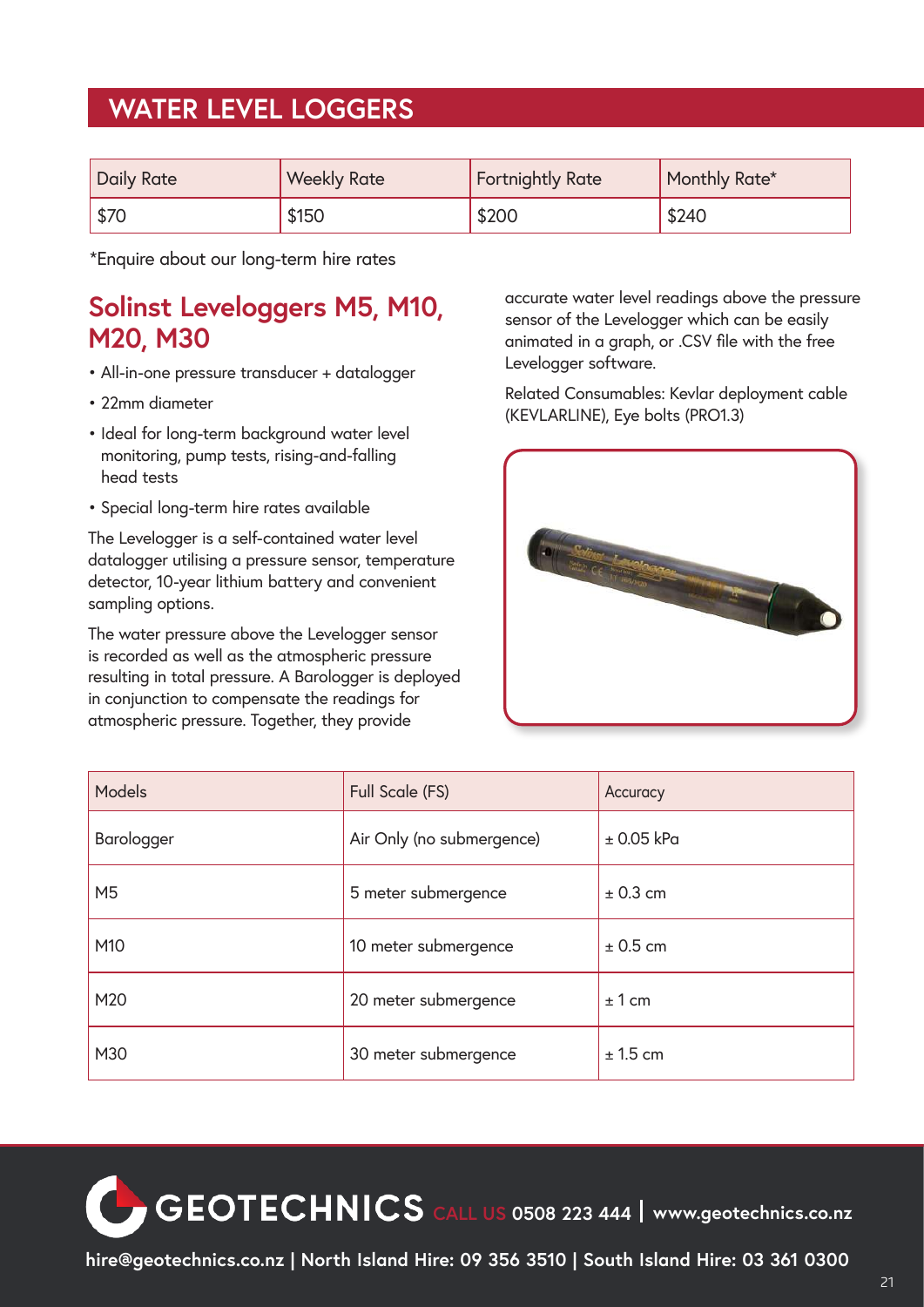#### **WATER LEVEL LOGGERS cont...**

#### **Levelogger Accessories**

Leveloggers and Barologgers can connect to laptops, tablets and PCs using a variety of methods to download data, set up logging intervals and details of the logger. Combined with the free Levelogger Software (from www.solinst.com/downloads/), makes data processing streamlined and hassle

#### **Levelogger App Interface (Bluetooth)**

Connect to your Levelogger or Barologger wirelessly through bluetooth technology from your tablet or mobile phone. Once connected you can view and download using the Solinst Levelogger App and the data can be exported via email or to the cloud.

#### **Datagrabber**

The most portable option and time-saving option for downloading data from Leveloggers or Barologgers. With a push of a button, all data is downloaded into the USB flash drive. Datalogging and other settings are not disrupted using this method, the data also remains on the logger after download is complete

## **Optical Communication Cradle**

The cradle connects to a PC via USB to download straight a file directory of your choosing with the free Levelogger Software. Ideal for downloading/ programming a number of leveloggers in the office. free. These have all the same rates as shown in the table below.e sensor of the Levelogger which can be easily animated in a graph, or .CSV file with the free Levelogger software.

Related Consumables: Kevlar deployment cable (KEVLARLINE), Eye bolts (PRO1.3)



| Daily Rate | <b>Weekly Rate</b> | <b>Fortnightly Rate</b> | Monthly Rate* |
|------------|--------------------|-------------------------|---------------|
| \$5        | \$23               | \$34                    | \$51          |

\*Enquire about our long-term hire rates

# **CALL US 0508 223 444 www.geotechnics.co.nz**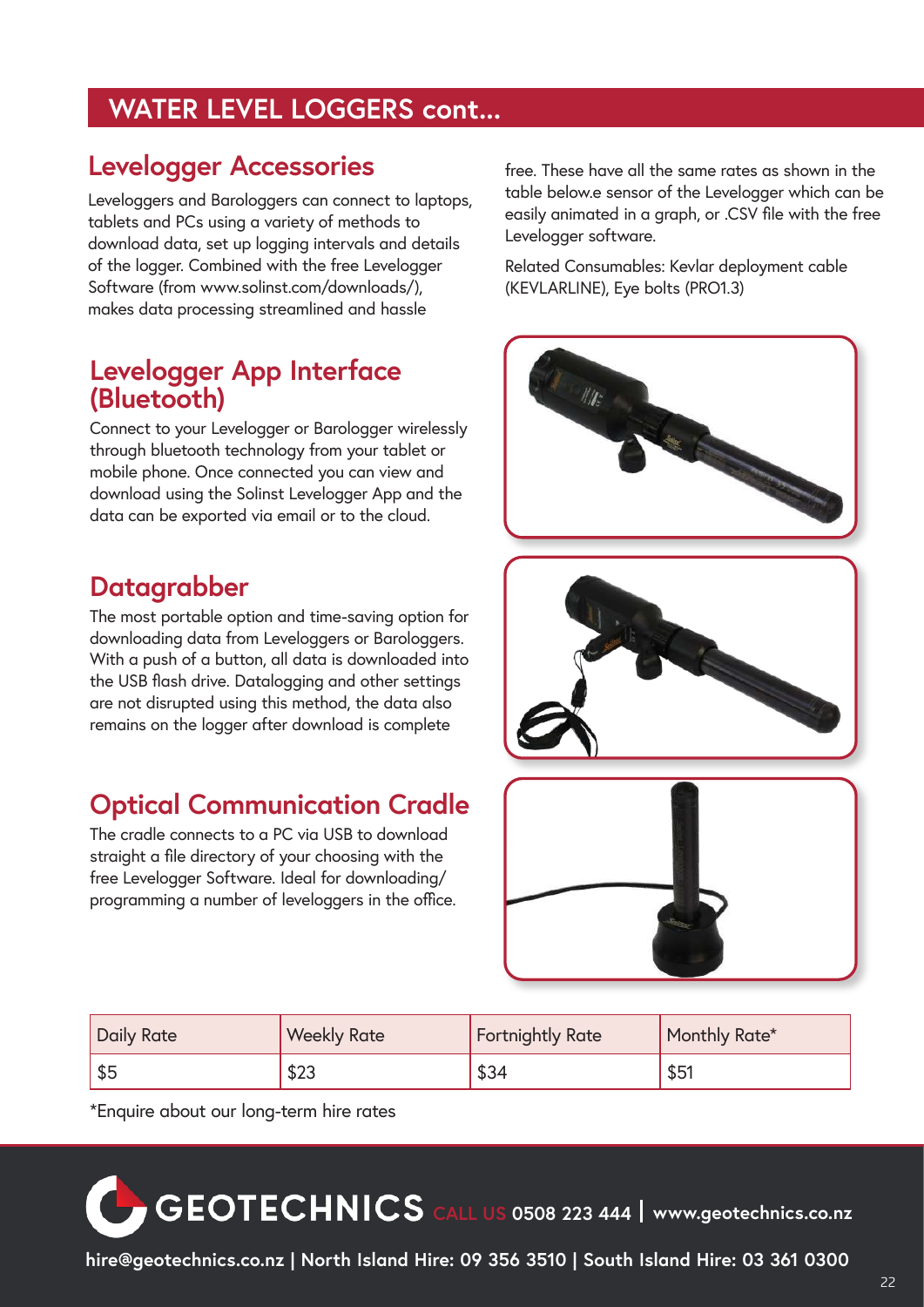#### **WATER QUALITY**

### **YSI Professional Plus/YSI Quatro (Multi-parameter Handheld Device)**

| <b>Daily Rate</b> | <b>Weekly Rate</b> | <b>Fortnightly Rate</b> | Monthly Rate* |
|-------------------|--------------------|-------------------------|---------------|
| \$115             | \$518              | \$776                   | \$1,164       |

\*Enquire about our long-term hire rates

- Water resistant IP-67 rating
- Built in barometer
- Flow Cell available
- Datalogging, interval or single-event
- Detailed on-screen 'Help' function
- Free data manager software

The Professional Plus and Quatro from YSI comes with either a 1-m or 4-m cable with 4 sensors that measure 5 parameters simultaneously. The optional flow cell makes the YSI a perfect companion for groundwater monitoring with peristaltic pumps or other low-flow pumps.

A new feature integrated into the new Quatro handheld is the ability to download data On-The-Go with the micro-USB OTG cable and USB stick, making data transfers much simpler than before.



| <b>Measured Parameters</b>               | Derived parameters                  |
|------------------------------------------|-------------------------------------|
| Dissolved Oxygen (DO in %, ppm and mg/L) | Resistivity                         |
| pH (pH units, pH mV)                     | Salinity                            |
| Conductivity (uS/cm, mS/cm)              | <b>Specific Conductance</b>         |
| ORP (mV)                                 |                                     |
| Temperature (°C,°F, K)                   | <b>Total Dissolved Solids (TDS)</b> |

**CEOTECHNICS** CALL US 0508 223 444 | www.geotechnics.co.nz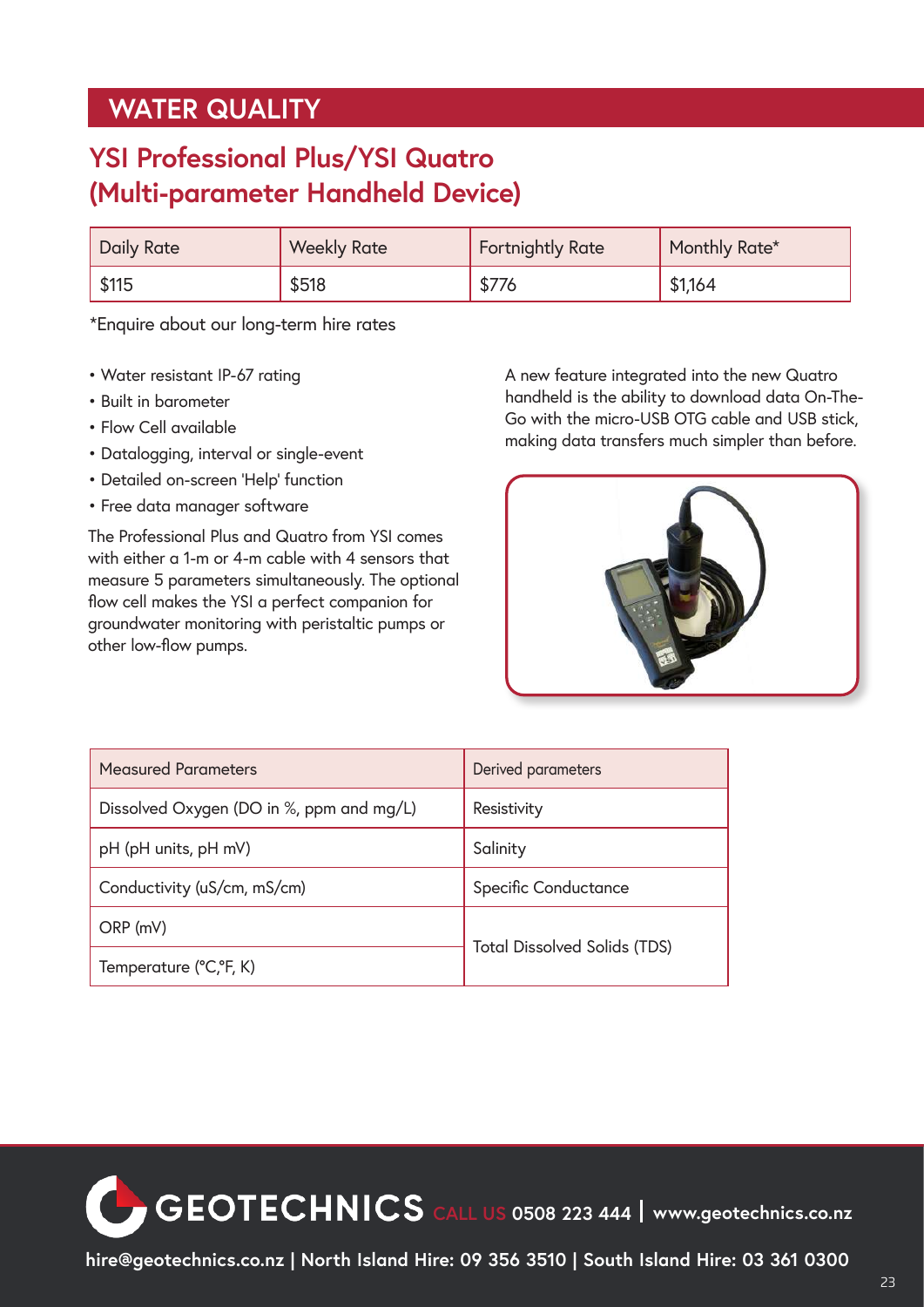#### **WATER/INTERFACE LEVEL MEASUREMENTS**

#### **Water Level Meters**

The water level meter provides quick and easy depth to water level measurements in wells, boreholes, standpipes and tanks. Two models are available for hire.

| <b>Daily Rate</b> | <b>Weekly Rate</b> | <b>Fortnightly Rate</b> | Monthly Rate* |
|-------------------|--------------------|-------------------------|---------------|
| \$55              | \$248              | \$37'                   | \$557         |

\*Enquire about our long-term hire rates

#### **Solinst Model 101 Water Level Meter (100m Length)**

The Model 101 Water Level Meter features a 100m polyethylene tape and P7 probe. This probe is designed to be submerged down to 300m, making it ideal for deep well measurement. The dog-bone design of the tape reduces friction when lowering or retrieving the probe and reduces the chance of the tape sticking to the side of wet well pipes. The stretch-resistant tape reads accurately to each millimetre and the sensitivity dial helps to locate the water surface.

Related Consumables: Decon 90 (DECON90), Liquinox (2088117)

#### **Solinst Model 102 Water Level Meter (60m Length)**

The Model 102 Water Level meter features a 60m coaxial cable and P10 probe, designed to use in narrow diameter wells where the rigid P2 probe may not be able to pass. The P10 probe's segmented weights, measuring only 10mm in diameter, allow it to manoeuvre through possible obstructions in wells. A mini-102 Water Level Meter is available in a 25m length for convenience and portability and a 6mmdiameter probe designed for CMT systems.

Related Consumables: Decon 90 (DECON90), Liquinox (2088117)





**CEOTECHNICS** CALL US 0508 223 444 | www.geotechnics.co.nz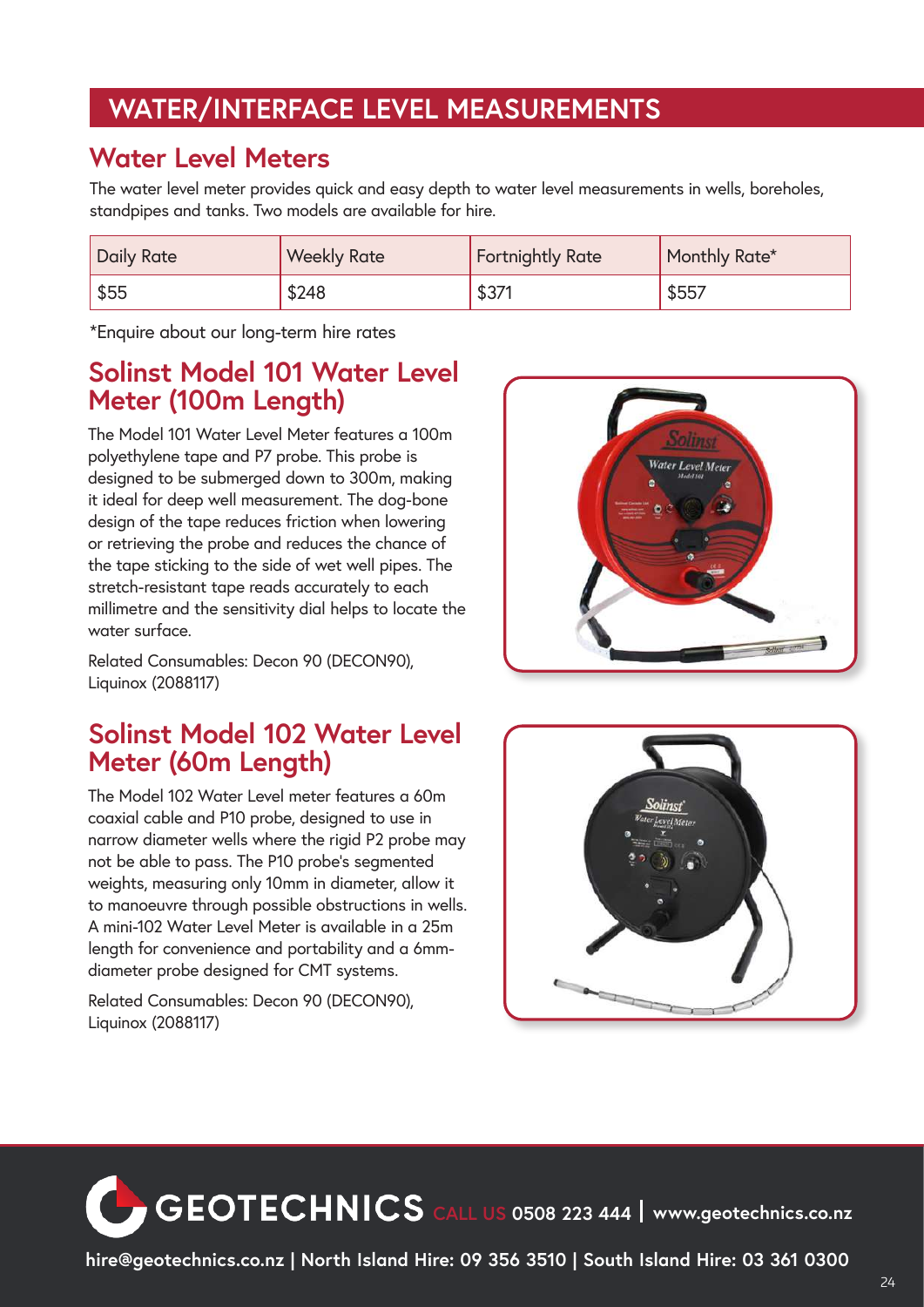#### **CONSUMABLES**

#### **Water Sampling**

| <b>Filters</b>                                            |                                                                                             |      |         |
|-----------------------------------------------------------|---------------------------------------------------------------------------------------------|------|---------|
| AquaPore Biodegradable Filers                             |                                                                                             |      |         |
| $0.45$ micron $x$ 500 cm2                                 | <b>APB500</b>                                                                               | Each | \$21.99 |
| $0.45$ micron $\times$ 800 cm2                            | <b>APB800</b>                                                                               | Each |         |
| • Complies with ANZECC recommendations<br>• Biodegradable | • Groundwater preparation for dissolved<br>metal analysis<br>• Filtering turbid groundwater |      |         |

| Hydrasleeve                    |                          |      |         |  |
|--------------------------------|--------------------------|------|---------|--|
| Hydrasleeve 1.1L               | HYDRASLEEVE1.1L          | Each | \$65.00 |  |
| <b>Hydrasleeve Spring Clip</b> | <b>HYDRASLEEVECLIP</b>   | Each | \$5.00  |  |
| Hydrasleeve Weight             | <b>HYDRASLEEVEWEIGHT</b> | Each | \$26.50 |  |

| <b>Tubing</b>                                    |                      |                          |         |  |  |
|--------------------------------------------------|----------------------|--------------------------|---------|--|--|
| Light-Density Polyethylene (LDPE)                |                      |                          |         |  |  |
| 1/4"                                             | <b>ENV6TUBINGBIO</b> | 100m, 50m, 20, 10m rolls |         |  |  |
| 3/8"                                             | <b>ENV9TUBINGBIO</b> | 100m, 50m, 20, 10m rolls |         |  |  |
| $1/2$ "<br>BTLDPE1/2<br>100m, 50m, 20, 10m rolls |                      |                          |         |  |  |
| 1/4" & 3/8" Bonded                               | <b>BTLFB</b>         | 100m rolls only          |         |  |  |
| Medium-Density Polyethylene (MDPE) - 25m rolls   |                      |                          |         |  |  |
| 1 <sup>''</sup>                                  | 900M25.25<br>\$78.45 |                          |         |  |  |
| Silicone for Peristaltic Pumps                   |                      |                          |         |  |  |
| 3/8"                                             | SILICONETUBE3/8      | per half<br>metre        | \$12.95 |  |  |
| 5/8"                                             | SILICONETUBE5/8      | per half<br>metre        | \$14.80 |  |  |

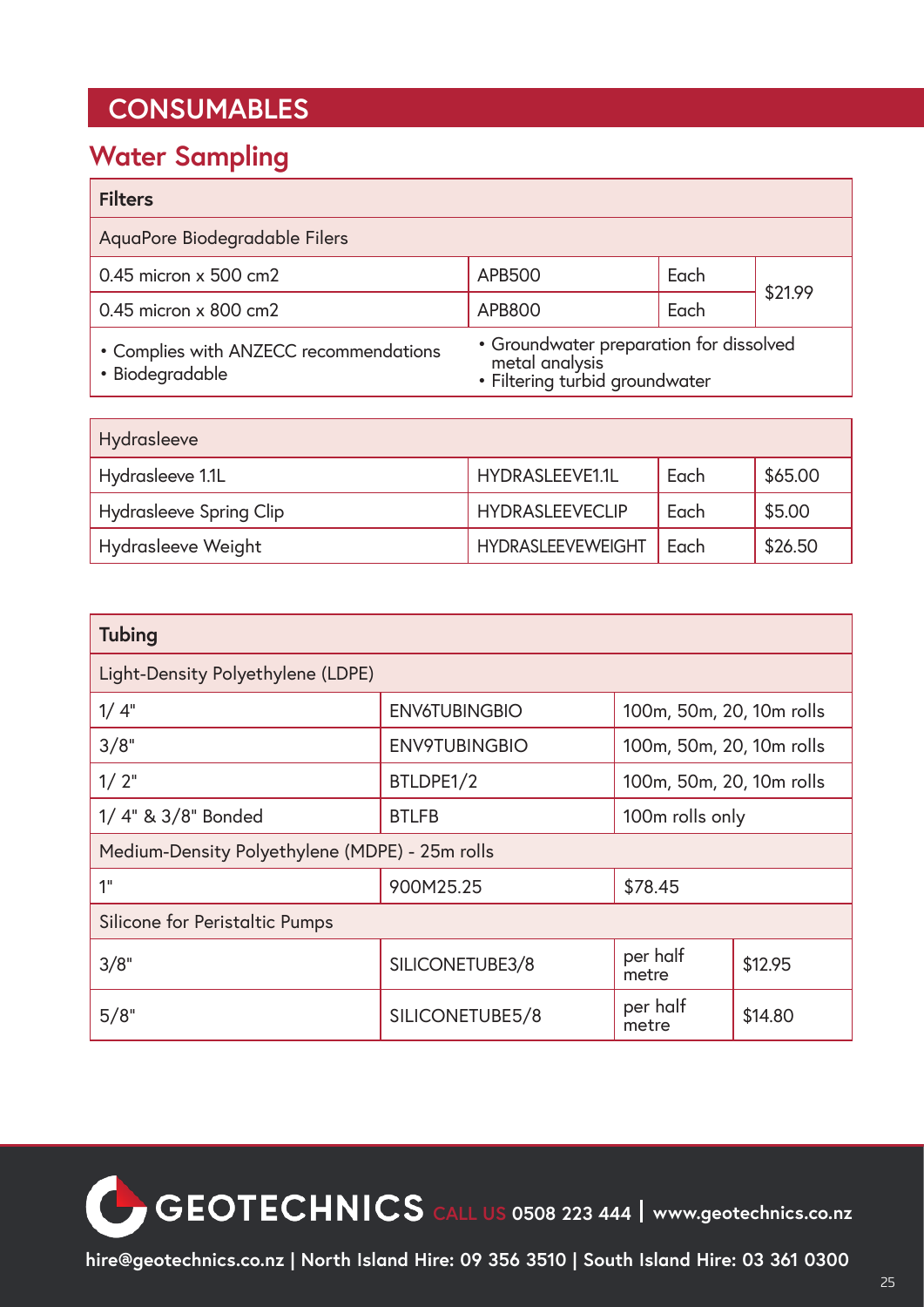#### **CONSUMABLES cont...**

#### **Water Sampling**

| <b>Waterra Footvalves</b> |                     |             |      |          |
|---------------------------|---------------------|-------------|------|----------|
| <b>Standard Flow</b>      |                     |             |      |          |
| D <sub>16</sub>           | 5/8 tubing required | <b>WT16</b> | Each | \$28.00  |
| D <sub>25</sub>           | 5/8 tubing required | <b>WT25</b> | Each | \$16.00  |
| D25 Surgeblock            |                     | WT25SB      | Each | \$33.90  |
| <b>High Flow</b>          |                     |             |      |          |
| D <sub>32</sub>           | 1" tubing required  | <b>WT32</b> | Each | \$46.50  |
| SS32 (Stainless Steel)    | 1" tubing required  | WT32SS      | Each | \$121.00 |

| <b>Disposable Bailers</b>    |            |                    |                 |  |
|------------------------------|------------|--------------------|-----------------|--|
| Clear PVC Bailer 1.5" (38mm) | PEPPVC-153 | Box of 24,<br>Each | \$235 / \$16.50 |  |
| Clear PVC Bailer 0.7" (17mm) | PEPPVC-703 | Box of 24,<br>Each | \$222 / \$19.00 |  |

#### **Cleaning and Decontamination Solutions**

| Liquinox - 3.8L | 2088117             | Each | \$190.50 |
|-----------------|---------------------|------|----------|
| DECON90 - 5L    | DECON <sub>90</sub> | Each | \$207.40 |

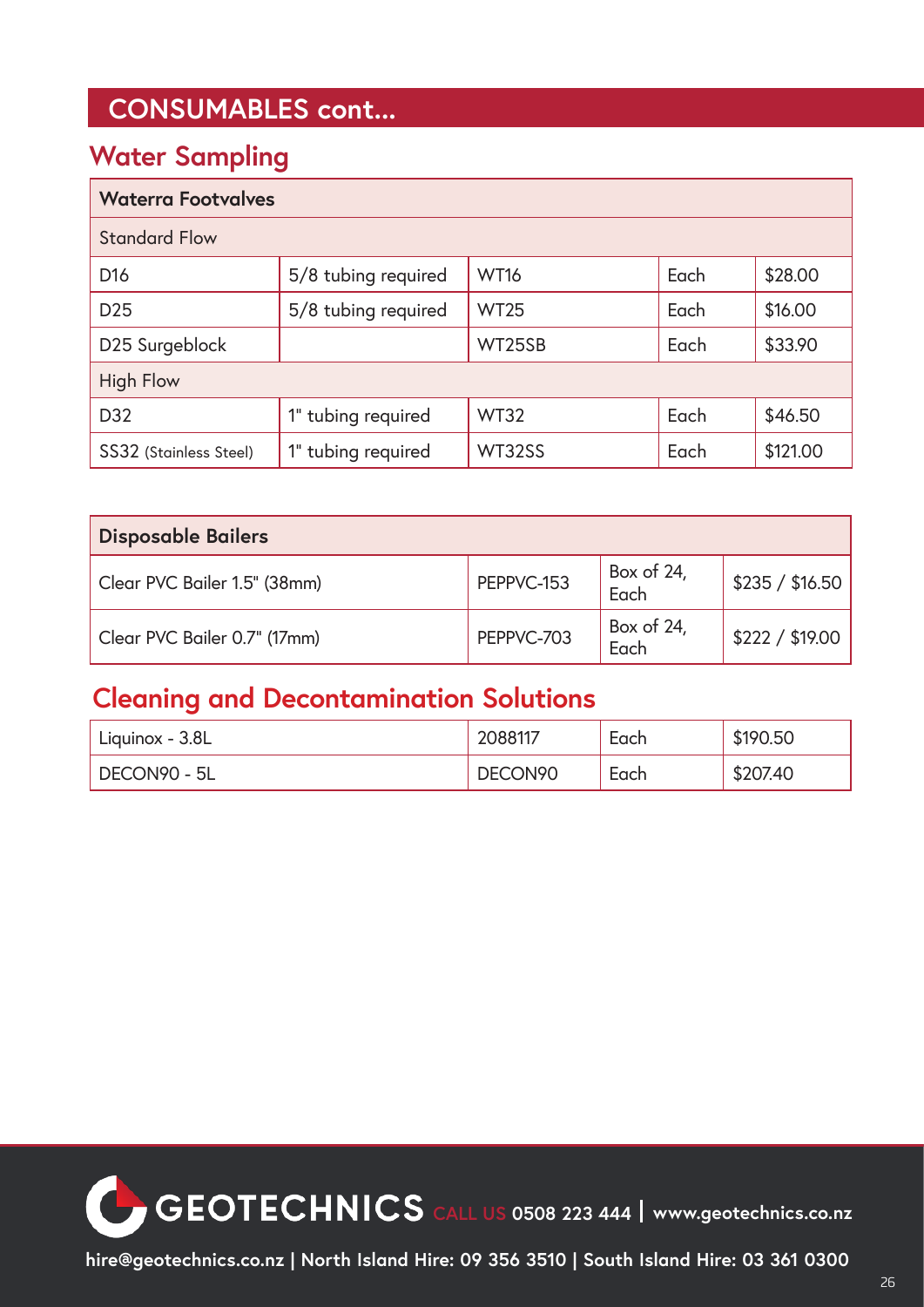#### **CONSUMABLES cont...**

#### **Gas Detection**

| <b>Water-Trap Filters</b>      |      |         |
|--------------------------------|------|---------|
| MiniRAE 3000                   | Each |         |
| <b>MultiRAE Lite</b>           | Each | \$18.00 |
| GA5000                         | Each |         |
| EAGLE 2 Hydrophobic Disc       | Each |         |
| <b>EAGLE 2 Particle Filter</b> | Each | \$15.00 |
| GX-2012 Hydrophobic Disc       | Each |         |

| <b>Well Caps</b>                                  |                    |      |       |  |
|---------------------------------------------------|--------------------|------|-------|--|
| Gas Tricap w/ quick connect fitting (male) – 50mm | <b>TRICAPGAS</b>   | Each | 75.00 |  |
| Quick release fitting (female) for Gas Tricap     | <b>TRICAPGASQC</b> | Each | 46.00 |  |
| Lockable Tricap - 50mm                            | <b>TRICAPS</b>     | Each | 18.00 |  |

| <b>Calibration Gas</b>                                                        |      |       |  |
|-------------------------------------------------------------------------------|------|-------|--|
| 4-Gas Mix, 34L<br>(100ppm CO, 25ppm H2S, 2.5% CH4, 18.0% O2) - for LEL meters | Each | \$370 |  |
| Isobutylene Gas, 103L (100ppm Isobutylene, C4H8) - for PIDs                   | Each |       |  |
| 2-Gas Mix, 103L<br>(40% CO2, 60% CH4)- for GA/GEM 5000 Landfill Gas Analysers | Each | \$380 |  |

#### **Other Consumables cont...**

| Nuclear Density Meter (NDM) Cleaning Kit | <b>NDMCK</b> | Each | \$63.50 |
|------------------------------------------|--------------|------|---------|
|------------------------------------------|--------------|------|---------|